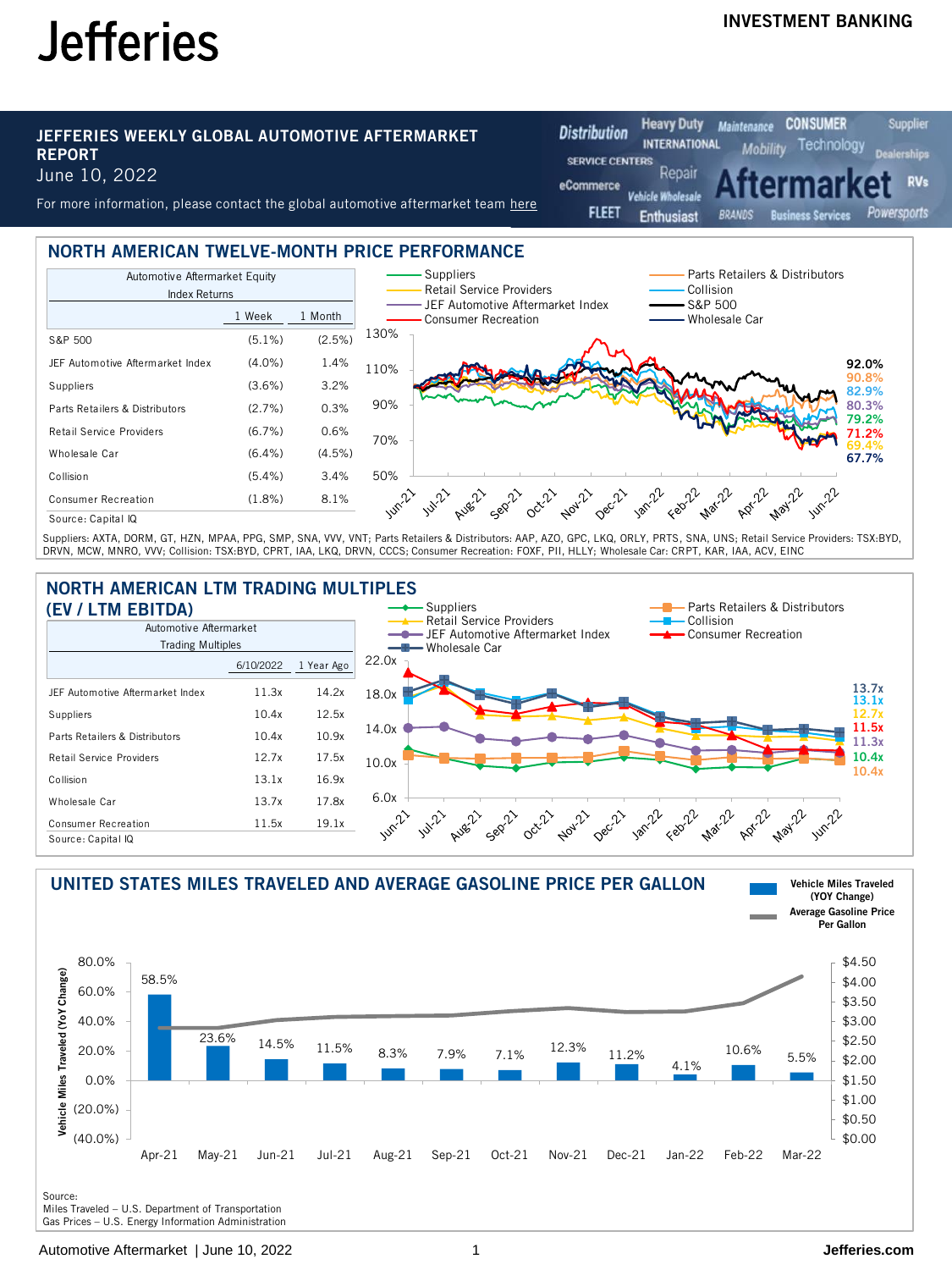## INTERNATIONAL TWELVE-MONTH PRICE PERFORMANCE



Suppliers: ATI, DBC, ML, PIRC, TYRES, WLT, WSU; Parts Retailers & Distributors: APR, CAR, DEX, HFD, MEKO, OPN; Retail Service Providers: CARY, DIE, HFD; Collision: DIE; Consumer Recreation: DOM, PIERCE, THULE

#### INTERNATIONAL LTM TRADING MULTIPLES (EV / LTM EBITDA)



## INTERNATIONAL VERSUS NORTH AMERICAN COMPARISON

|                                       |               |               | Automotive Aftermarket Equity |               |               |          |
|---------------------------------------|---------------|---------------|-------------------------------|---------------|---------------|----------|
|                                       |               |               | <b>Index Returns</b>          |               |               |          |
| <b>Twelve Month Price Performance</b> |               | 1 Week        |                               |               | 1 Month       |          |
| <b>Equity Index Returns</b>           | International | North America | Combined                      | International | North America | Combined |
| JEF Automotive Aftermarket Index      | (5.7%)        | $(4.0\%)$     | $(4.8\%)$                     | (0.9%         | 1.4%          | 0.3%     |
| Suppliers                             | $(5.9\%)$     | (3.6%)        | $(4.8\%)$                     | (1.8%)        | 3.2%          | 0.7%     |
| Parts Retailers & Distributors        | $(5.4\%)$     | (2.7%)        | $(4.0\%)$                     | 1.5%          | 0.3%          | 0.9%     |
| <b>Retail Service Providers</b>       | (7.7%)        | (6.7%)        | $(7.2\%)$                     | 4.2%          | 0.6%          | 2.4%     |
| Collision                             | $(8.1\%)$     | $(5.4\%)$     | $(6.7\%)$                     | 2.3%          | 3.4%          | 2.8%     |
| Wholesale Car                         | N.A.          | $(6.4\%)$     | $(6.4\%)$                     | N.A.          | $(4.5\%)$     | (4.5%)   |
| Consumer Recreation                   | (9.5%)        | $(1.8\%)$     | $(5.7\%)$                     | (14.7%)       | 8.1%          | (3.3%)   |

|                                  |               |               | Automotive Aftermarket   |               |               |          |
|----------------------------------|---------------|---------------|--------------------------|---------------|---------------|----------|
|                                  |               |               | <b>Trading Multiples</b> |               |               |          |
| <b>LTM Trading Multiples</b>     |               | 6/10/2022     |                          |               | 1 Year Ago    |          |
| (EV / LTM EBITDA)                | International | North America | Combined                 | International | North America | Combined |
| JFF Automotive Aftermarket Index | 9.9x          | 11.3x         | 10.8x                    | 13.5x         | 14.2x         | 13.9x    |
| Suppliers                        | 7.9x          | 10.4x         | 9.5x                     | 13.1x         | 12.5x         | 12.8x    |
| Parts Retailers & Distributors   | 6.5x          | 10.4x         | 8.6x                     | 8.9x          | 10.9x         | 9.9x     |
| Retail Service Providers         | 16.6x         | 12.7x         | 14.3x                    | 12.4x         | 17.5x         | 15.8x    |
| Collision                        | 21.1x         | 13.1x         | 14.4x                    | 19.3x         | 16.9x         | 17.2x    |
| Wholesale Car                    | N.A.          | 13.7x         | 13.7x                    | N.A.          | 17.8x         | 17.8x    |
| Consumer Recreation              | 10.6x         | 11.5x         | 11.1x                    | 22.6x         | 19.1x         | 21.2x    |
| Source: Capital IQ               |               |               |                          |               |               |          |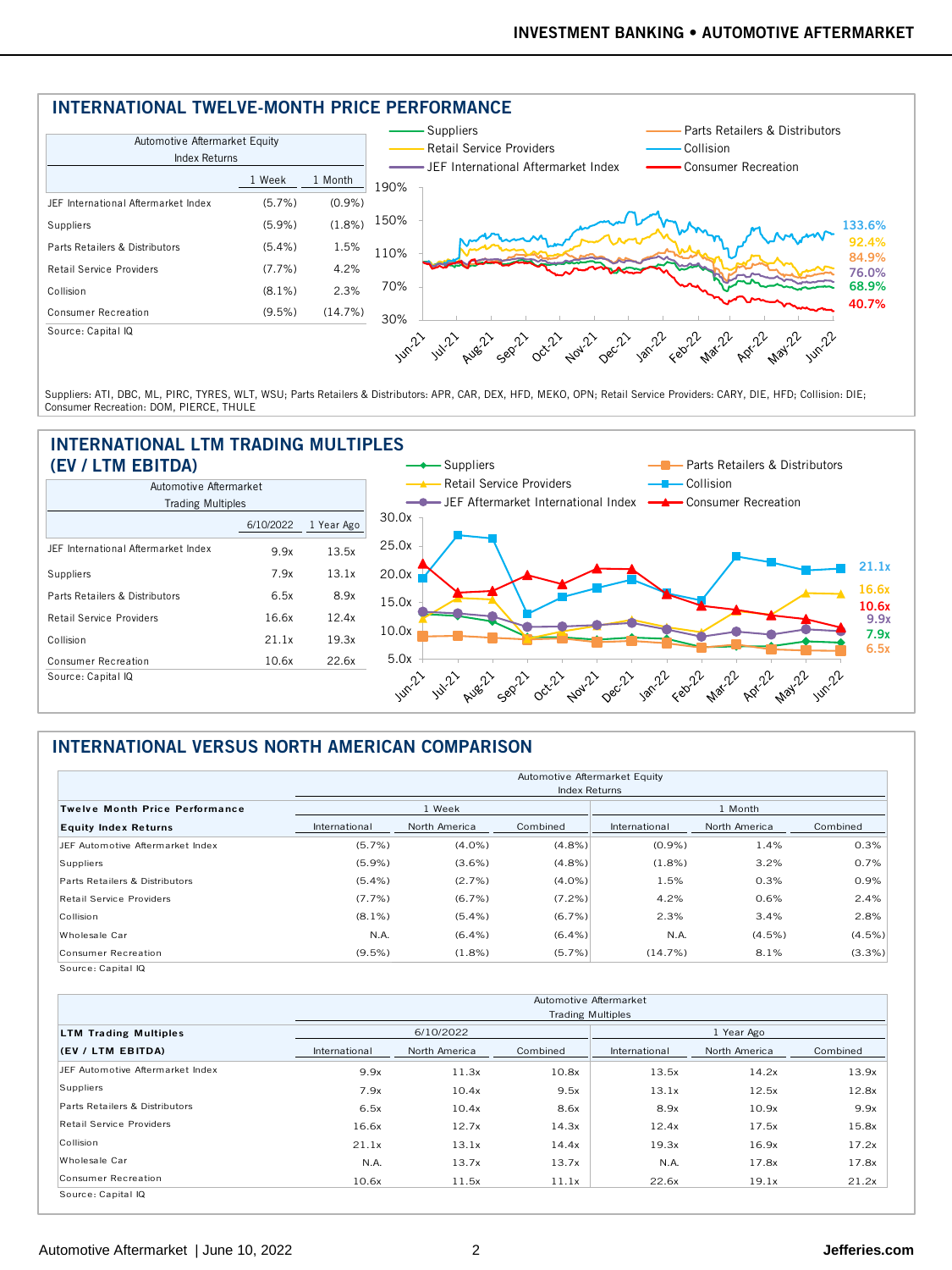#### NORTH AMERICAN AUTOMOTIVE AFTERMARKET STOCK PERFORMANCE<sup>(1)(2)</sup>

As of 06/10/2022



Source: Capital IQ, Jefferies LLC

(1) Bubble size is reflective of relative market capitalization (2) Excludes KAR return of (2.6%) & 29.3% and E Automotive, return of (11.9%) & (35.1%) last week and last month respectively

Notes: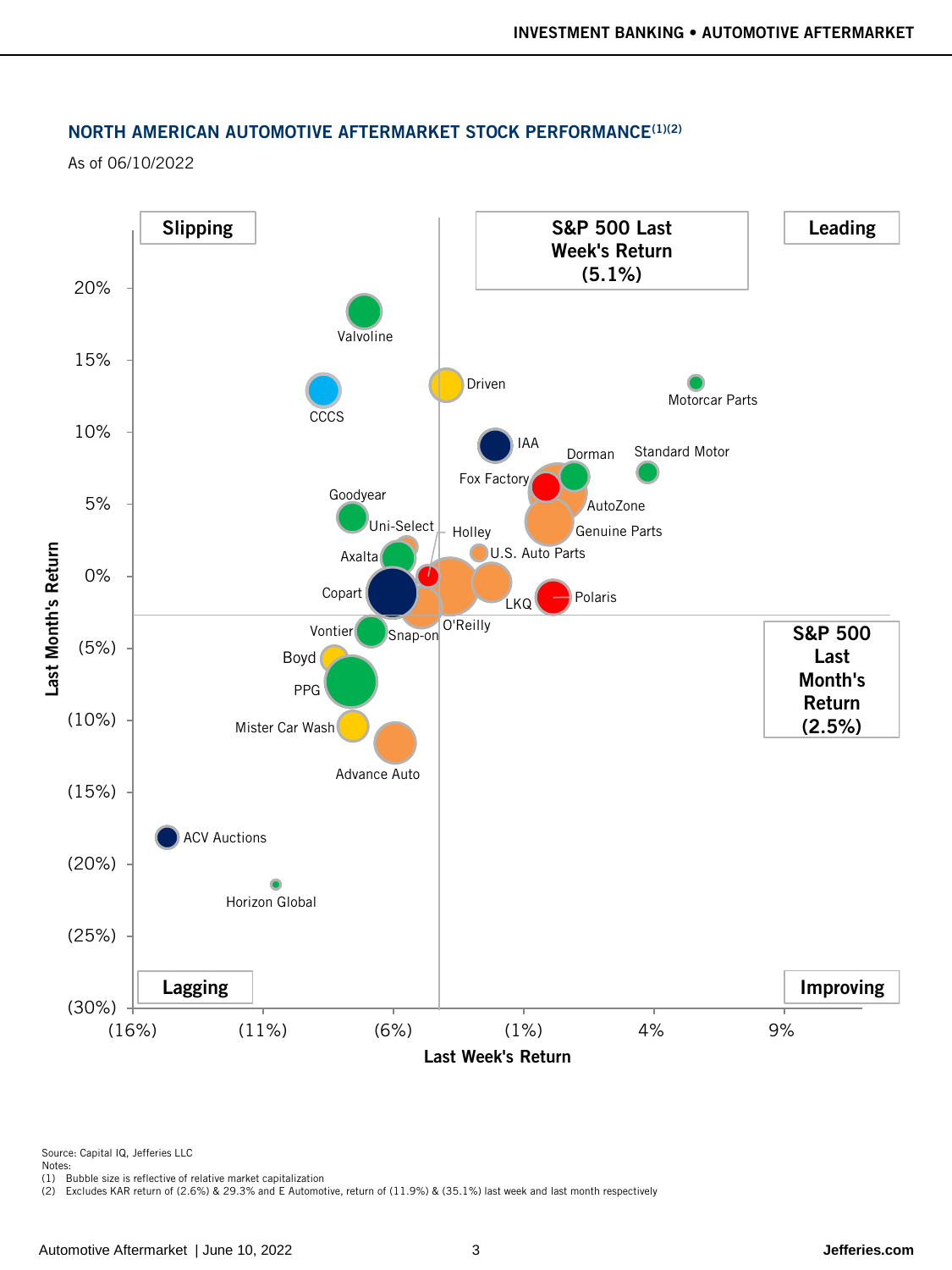

#### NORTH AMERICAN & INTERNATIONAL DEALER STOCK PERFORMANCE(1)(2)

Notes:

(1) Bubble size is reflective of relative market capitalization

(2) Excludes Carvana, return of (17.0%) & (40.0%) of last week and last month respectively



Source: WardsAuto



Source: Manheim Consulting

#### Automotive Aftermarket | June 10, 2022 4 **Jefferies.com**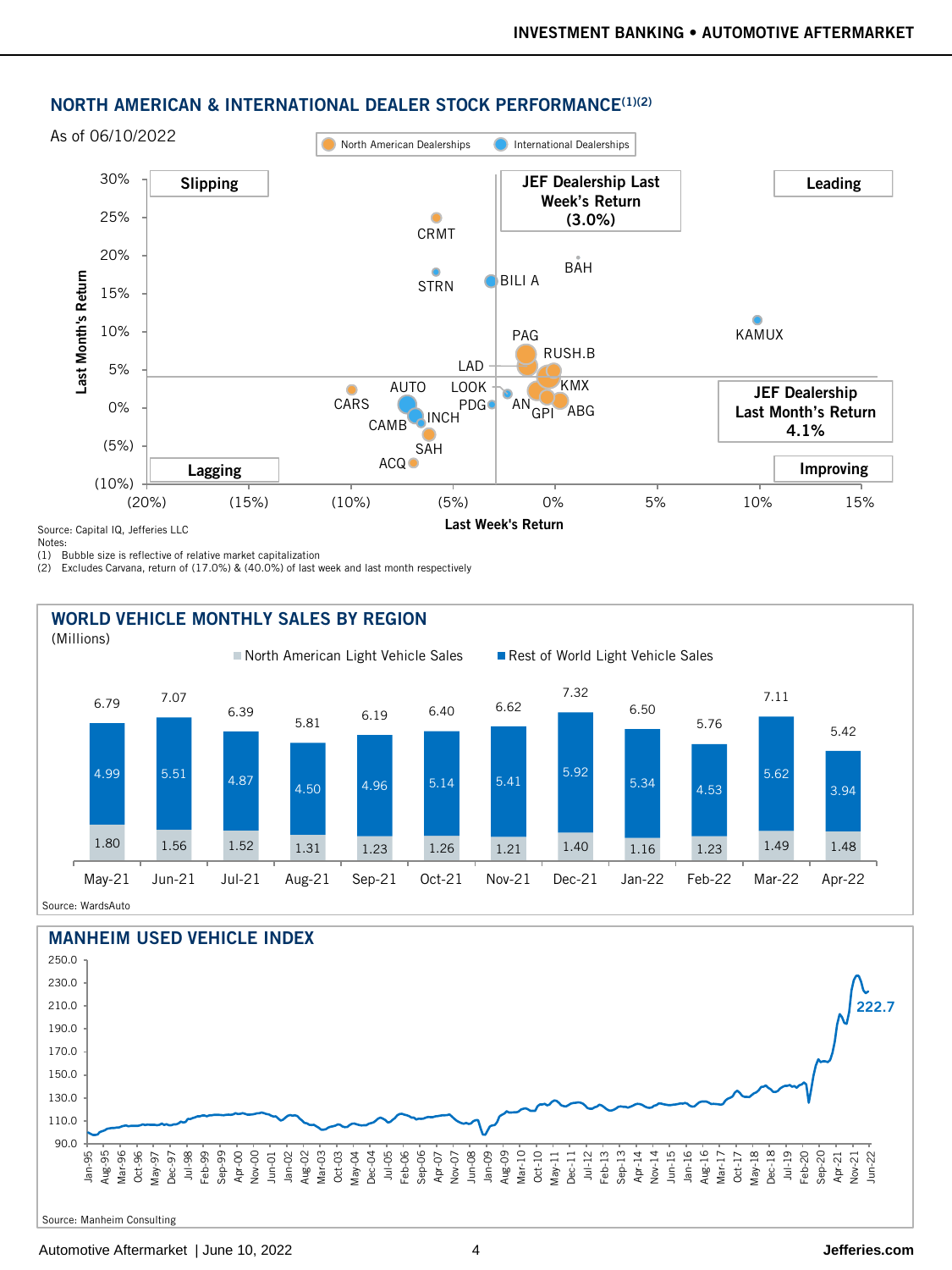## NORTH AMERICAN & INTERNATIONAL ENTERPRISE VALUE / LAST 12 MONTHS' EBITDA MULTIPLES<sup>(1)(2)</sup>



Source: Capital IQ, Jefferies LLC

Notes:<br>(1) wood...<br>(1) Enterprise Value = Market Capitalization + Debt – Cash; EBITDA = Earnings Before Interest, Taxes, Depreciation, and Amortization<br>(2) See nages 8 and 11 for constituents in each cohort

See pages 8 and 11 for constituents in each cohort

Automotive Aftermarket | June 10, 2022 5 **Jefferies.com**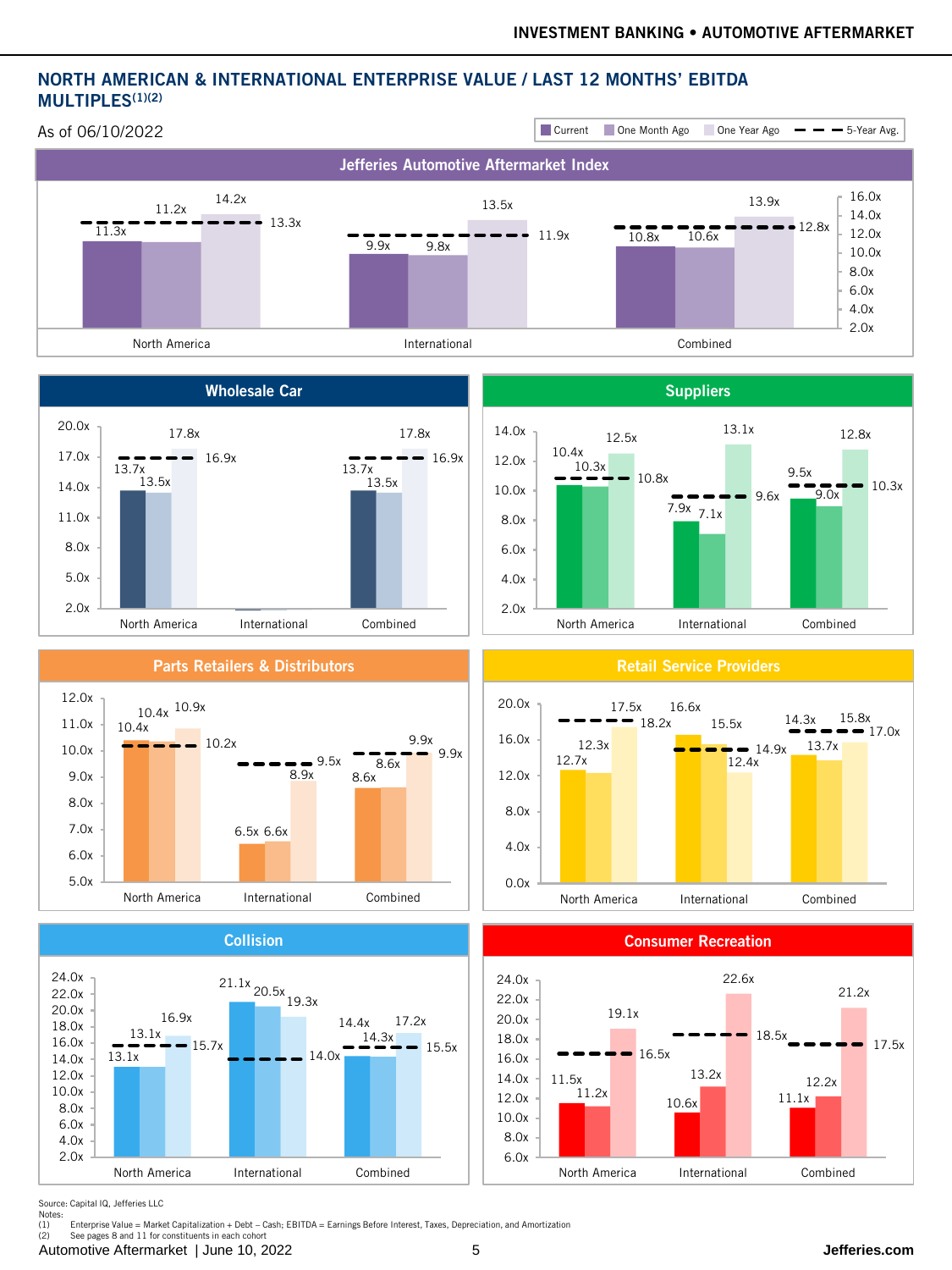## WHAT WE ARE HEARING FROM THE ROAD

## TrueCar Acquires Digital Motors

TrueCar, an online automotive marketplace, has acquired Digital Motors, a California-based automotive retail and financial technology company. Digital Motors facilitates digital transactions for physical dealers, OEMs, and lenders with secure end-to-end online purchasing and financing. This acquisition is intended to accelerate TrueCar's transition to TrueCar+, a more robust online platform that provides financing and other value-added services while connecting dealers to consumers seeking new and used vehicles nationally. TrueCar will continue to list vehicles for its 12,400 partner dealers during the integration of Digital Motors. Digital Motors CEO Andreas Hinrichs commented that "Digital Motors' configurable and scalable online retailing engine, which can be adapted for a range of automotive use cases, will complement the transactional focus of TrueCar+."

### Advanced Driver-Assistance Systems Face Potential Speedbumps

Advanced Driver-Assistance Systems ("ADAS") may face increased scrutiny from Federal regulators following a series of crashes linked to Tesla ADAS technology. The National Highway Traffic Safety Administration has upgraded its Fall 2021 probe into accidents related to Tesla's autopilot to include scrutiny of over 100 industry players and will release detailed findings this summer. Concurrently, AAA polling has found 85% of drivers are fearful or unsure of self-driving technology. However, potential regulatory or consumer sentiment headwinds to increased autonomous driving are unlikely to slow growth in ADAS-related aftermarket spend. AASA estimates ADAS parts and service will see more than a 17% CAGR through 2030, and a record 1,000,000 vehicles required aftermarket ADAS service in 2021. Smaller repair shops will continue to be challenged by the increasing prevalence of ADAS repair, as 29% of mechanical shops with 1-5 bays can perform reprogramming relative to 80% of shops with 6+ bays.



(1) Same Store Sales Growth reflective of aftermarket applicable sales

(2) See operating results section (further herein) for detailed breakout of Same Store Sales figures

(3) Same Store Sales measures revenue growth for stores that have been open for at least one year

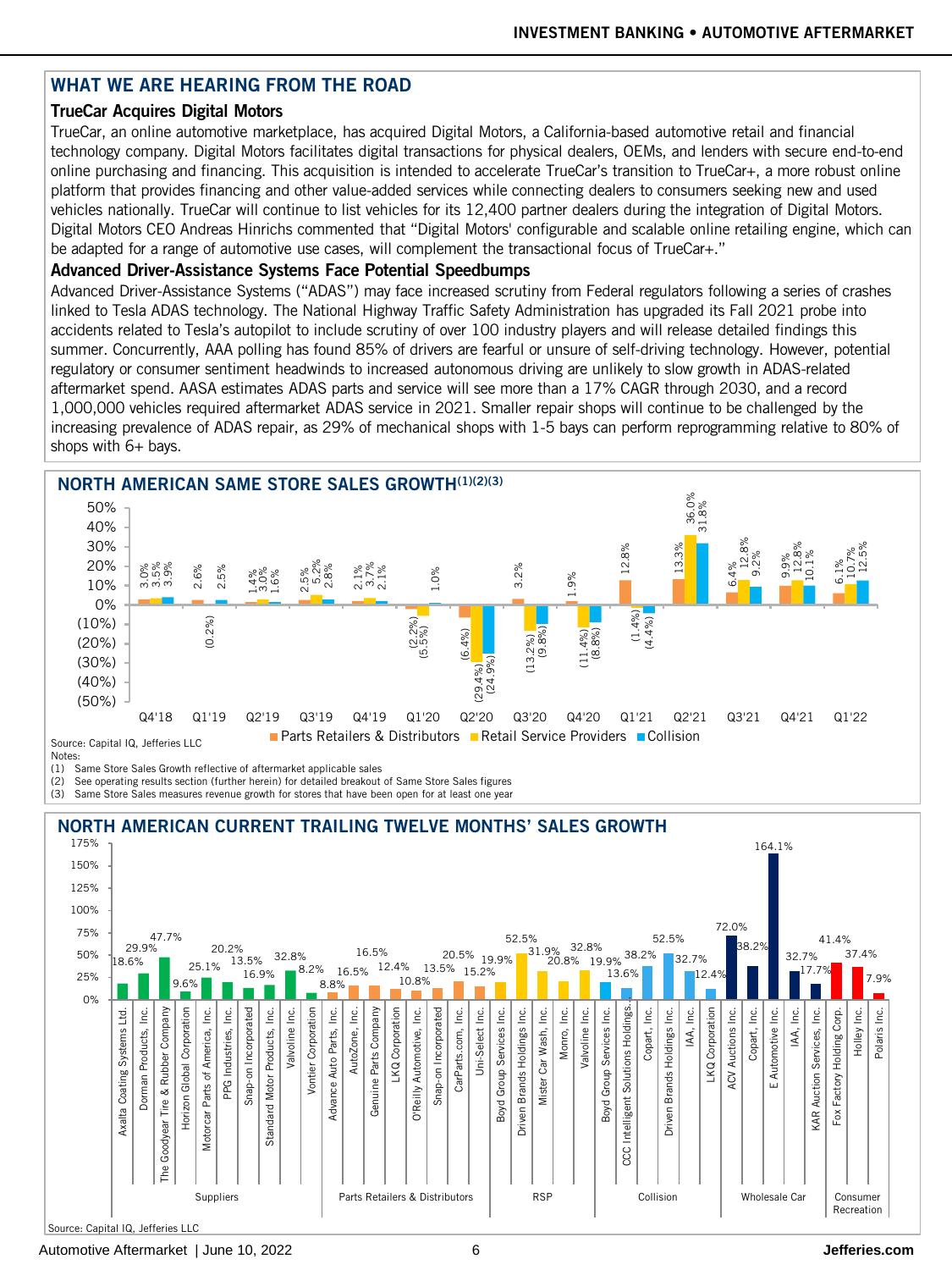## RECENT GLOBAL AUTOMOTIVE AFTERMARKET MERGERS & ACQUISITIONS

As of 06/10/2022

| <b>Close</b><br>Date | <b>International</b><br>/ U.S. | <b>Target</b>                                          | <b>Buyer</b>                                  | <b>Target Description</b>                                                                                                  |                  |
|----------------------|--------------------------------|--------------------------------------------------------|-----------------------------------------------|----------------------------------------------------------------------------------------------------------------------------|------------------|
| Pending              | U.S.                           | <b>CDK Global</b>                                      | <b>Brookfield</b><br><b>Business Partners</b> | Provider of ERP solutions for automotive manufacturers and dealers                                                         |                  |
| Pending              | U.S.                           | TH2 Connect<br>Assets of Thor<br>Industries            | Graham Allen<br>Partners                      | Digital platform offering solutions and online communities for RV<br>enthusiasts                                           |                  |
| Pending              | U.S.                           | Dealer Marketplace<br>Platform of Fair<br>Technologies | Shift                                         | Digital marketplace facilitating used car transactions for independent<br>sellers and partnered dealers                    |                  |
| Pending              | U.S.                           | System 3 Off-Road Nivel                                |                                               | Developer and designer of radial tires for the Utility Terrain Vehicle (UTV)<br>market                                     |                  |
| Pending              | U.S.                           | ADESA                                                  | Carvana                                       | Provider of wholesale vehicle auction solutions                                                                            |                  |
| Pending              | International                  | Tenneco                                                | Apollo                                        | Automotive components OEM and an aftermarket ride control and<br>emissions products manufacturer                           |                  |
| Pending              | U.S.                           | <b>BBB</b> Industries                                  | Clearlake Capital<br>Group                    | Sustainable parts manufacturer for the automotive aftermarket                                                              |                  |
| 6/15/2022            | U.S.                           | Digital Motors                                         | TrueCar                                       | Automotive retail and financial technology platform providing online sales<br>solutions                                    |                  |
| 6/2/2022             | U.S.                           | Smith Transport                                        |                                               | Heartland Express Pennsylvania-based carrier and provider of dry van truckload transport                                   |                  |
| 5/23/2022            | U.S.                           | PetroChoice                                            | Moove Lubricants<br>(Cosan S.A.)              | Supplier of lubricants to commercial, vehicle, and industrial markets                                                      | <b>Jefferies</b> |
| 5/13/2022            | U.S.                           | Haltech Engine<br>Management<br>Systems                | MiddleGround<br>Capital                       | Manufacturer of automotive aftermarket engine management electronics<br>and accessories                                    |                  |
| 5/6/2022             | U.S.                           | Jack Williams Tire                                     | Mavis Tire Express<br><b>Services</b>         | Pennsylvania-based automotive tire and service provider                                                                    |                  |
| 5/3/2022             | International                  | Share Now                                              | Free2move                                     | European-based free-floating car sharing service provider                                                                  |                  |
| 4/22/2022            | U.S.                           | Gem Auto Parts                                         | Parts Authority                               | Massachusetts-based automotive parts distributor                                                                           |                  |
| 4/13/2022            | International                  | Lausan Group                                           | Genuine Parts<br>Company                      | Distributes automotive aftermarket parts in Spain and Portugal                                                             |                  |
| 3/31/2022            | U.S.                           | Slick Products                                         | Snow Joe                                      | Supplier of cleaning products and kits for automotive, RV, watercraft, and<br>off-road markets                             |                  |
| 3/31/2022            | U.S.                           | Omega<br>Environmental<br>Technologies                 | <b>Olympus Partners</b>                       | Distributor of climate control products and mission-critical components<br>for the light and heavy-duty automotive sectors | <b>Jefferies</b> |
| 3/31/2022            | International                  | <b>Budweg Caliper</b>                                  | <b>BBB</b> Industries                         | Supplier of remanufactured brake calipers for the European automotive<br>aftermarket                                       |                  |
| 3/25/2022            | International                  | Trelleborg Wheel<br>Systems                            |                                               | Yokohama Rubber Supplier of off-highway tires to industrial and agricultural markets                                       |                  |
| 2/22/2022            | U.S.                           | Cloyes Gear &<br>Products                              | MidOcean Partners                             | Designer and manufacturer of timing drive systems and engine<br>components to OEMs and the aftermarket                     |                  |

Source: Mergermarket Jefferies logo indicates Jefferies involved transaction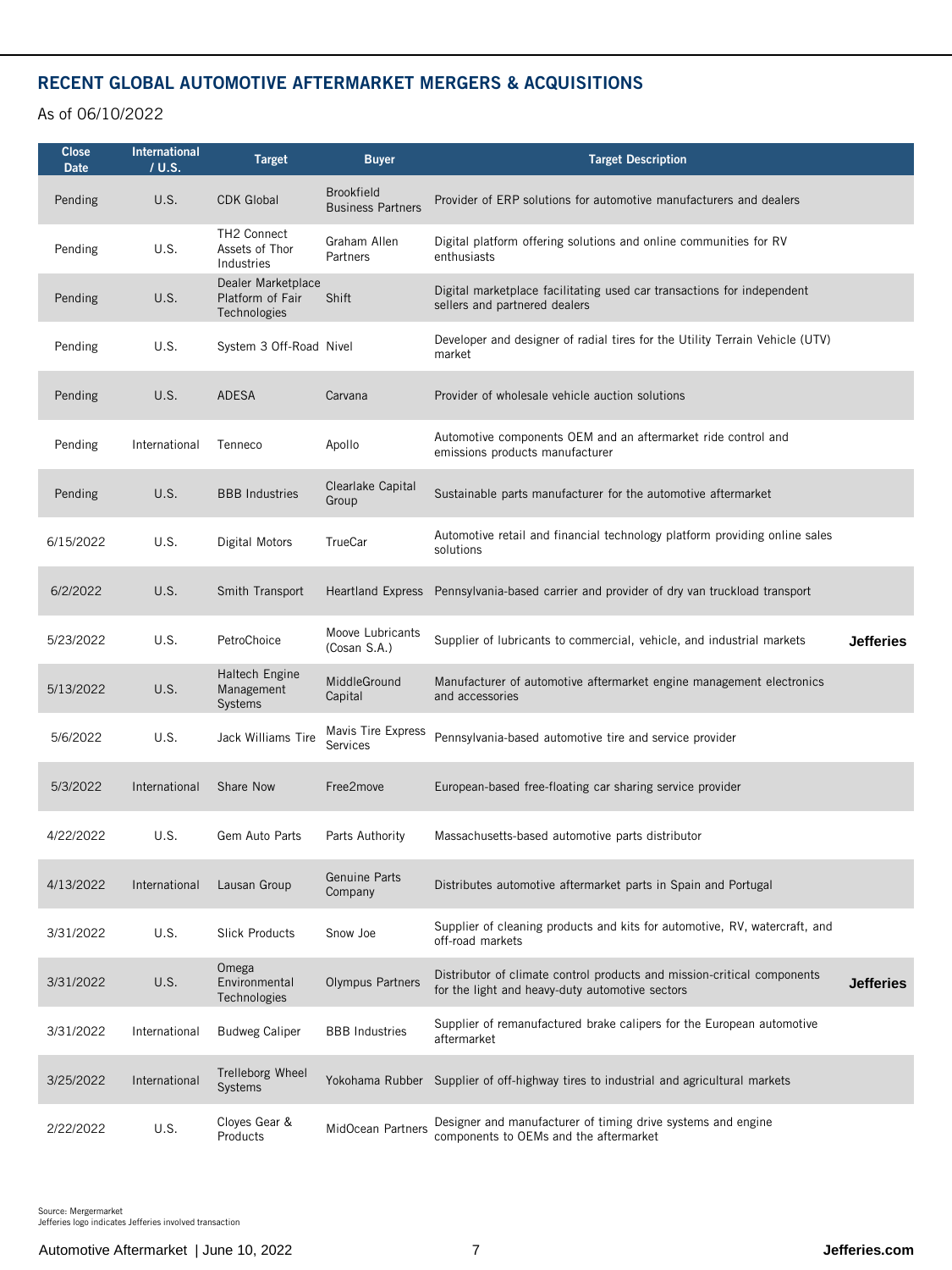### NORTH AMERICAN PUBLIC AFTERMARKET COMPANIES - VALUATION METRICS<sup>(1)(2)</sup>

#### As of 06/10/2022

| NORTH AMERICAN PUBLIC AFTERMARKET COMPANIES - VALUATION METRICS <sup>(1)(2)</sup> |                     |                        |                   |                                  |                |                                        |                        |                    |                        |                        |                    |                       |                         |                                                                                                                       |                          |
|-----------------------------------------------------------------------------------|---------------------|------------------------|-------------------|----------------------------------|----------------|----------------------------------------|------------------------|--------------------|------------------------|------------------------|--------------------|-----------------------|-------------------------|-----------------------------------------------------------------------------------------------------------------------|--------------------------|
| As of 06/10/2022<br>(\$ in millions, except per share)                            |                     |                        |                   |                                  |                |                                        |                        |                    |                        |                        |                    |                       |                         |                                                                                                                       |                          |
|                                                                                   |                     | Price<br>as of         | 52-Week           | Equity                           |                |                                        | TEV /<br><b>EBITDA</b> |                    |                        | Price<br>Earning:      |                    | et Deb<br>$/$ LTM     |                         | Weekly<br><b>Stock Price</b>                                                                                          |                          |
| Company                                                                           | <b>Ticker</b>       | 6/10/2022              | High              | Value                            | <b>TEV</b>     | LTM 2021E 2022E LTM 2021E 2022E EBITDA |                        |                    |                        |                        |                    |                       |                         | Performance                                                                                                           |                          |
| <b>SUPPLIERS</b>                                                                  |                     |                        |                   |                                  |                |                                        |                        |                    |                        |                        |                    |                       |                         |                                                                                                                       |                          |
| Axalta Coating Systems Ltd.<br>Dorman Products, Inc.                              | AXTA<br><b>DORM</b> | \$<br>25.62<br>104.05  | 75.1% \$<br>84.6% | $5,674$ \$<br>3.272              | 8,966<br>3.537 | 11.8x<br>16.3x                         | 10.5x<br>15.7x         | 10.2x<br>13.2x     | 29.7x<br>30.4x         | 15.2x<br>22.3x         | 14.4x<br>18.8x     | 4.3x<br>0.8x          | (5.8%)                  | $\mathcal{L}(\mathcal{L})$                                                                                            | 0.9%                     |
| The Goodvear Tire & Rubber Company                                                | <b>GT</b>           | 12.22                  | 49.1%             | 3.452                            | 11.977         | 6.0x                                   | 5.9x                   | 5.5x               | 8.7x                   | 6.4x                   | 6.8x               | 3.7x                  | (7.6%                   |                                                                                                                       | $\sim$                   |
| Horizon Global Corporation                                                        | <b>HZN</b>          | 2.13                   | 21.3%             | 59                               | 384            | <b>NM</b>                              | <b>NM</b>              | NM                 | NM                     | <b>NM</b>              | <b>NM</b>          | <b>NM</b>             | (10.5%)                 |                                                                                                                       |                          |
| Motorcar Parts of America, Inc.                                                   | <b>MPAA</b>         | 15.79                  | 61.5%             | 302                              | 517            | 8.7x                                   | 5.8x                   | 5.7x               | 18.3x                  | 7.3x                   | 6.6x               | 2.1x                  |                         |                                                                                                                       | 5.6%                     |
| PPG Industries, Inc.                                                              | PPG                 | 115.90                 | 64.8%             | 27,375                           | 34,390         | 15.7x                                  | 13.2x                  | 12.5x              | 26.9x                  | 17.2x                  | 16.4x              | 2.8x                  | $(7.6\%)$               |                                                                                                                       |                          |
| Snap-on Incorporated                                                              | SNA                 | 209.36                 | 86.4%             | 11.174                           | 11.597         | 9.2x                                   | 9.6x                   | 9.4x               | 16.5x                  | 14.5x                  | 13.2x              | 0.3x                  | $(4.9\%)$               | <b>The Co</b>                                                                                                         | $\sim$                   |
| Standard Motor Products, Inc.                                                     | SMP                 | 42.50                  | 77.1%             | 928                              | 1.211          | 7.3x                                   | 7.9x                   | 7.7x               | 11.7x                  | 10.1x                  | 9.1x               | 1.4x                  |                         |                                                                                                                       | 3.8%                     |
| Valvoline Inc.                                                                    | <b>WV</b>           | 32.01                  | 84.3%             | 5,704                            | 7,561          | 10.6x                                  | 11.9x                  | 10.9x              | 16.5x                  | 16.3x                  | 14.3x              | 2.2x                  | $(7.1\%)$               |                                                                                                                       |                          |
| Vontier Corporation                                                               | VNT                 | 24.89<br>\$            | 67.1% \$          | $4,007$ \$                       | 6,288          | 9.0x                                   | 8.5x                   | 7.7x               | 12.2x                  | 8.7x                   | 7.6x               | 3.2x                  | (6.8%)                  |                                                                                                                       |                          |
| Mean                                                                              |                     |                        |                   |                                  |                | 10.5x                                  | 9.9x                   | 9.2x               | 19.0x                  | $13.1x$ 11.9x          |                    | 2.3x                  |                         |                                                                                                                       |                          |
| Median                                                                            |                     |                        |                   |                                  |                | 9.2x                                   | 9.6x                   | 9.4x               | 16.5x                  | 14.5x                  | 13.2x              | 2.2x                  |                         |                                                                                                                       |                          |
| <b>PARTS RETAILERS &amp; DISTRIBUTORS</b>                                         |                     |                        |                   |                                  |                |                                        |                        |                    |                        |                        |                    |                       |                         |                                                                                                                       |                          |
| Advance Auto Parts, Inc.                                                          | AAP                 | \$179.43               |                   | 73.4% \$ 10,784 \$               | 14,631         | 13.3x                                  | 11.2x                  | 10.2x              | 22.9x                  | 15.0x                  | 13.2x              | 1.0x                  | (5.9%)                  | m.                                                                                                                    | $\sim$                   |
| AutoZone, Inc.                                                                    | <b>AZO</b>          | 2,064.46               | 91.0%             | 40.231                           | 48,835         | 13.4x                                  | 14.5x                  | 13.3x              | 22.5x                  | 21.0x                  | 17.5x              | 1.6x                  |                         |                                                                                                                       | 0.3%                     |
| Genuine Parts Company                                                             | GPC                 | 135.93                 | 95.1%             | 19.247                           | 23,004         | 13.8x                                  | 14.2x                  | 12.2x              | 23.1x                  | 20.2x                  | 17.3x              | 1.7x                  | $(0.0\%)$               |                                                                                                                       | $\sim$                   |
| <b>LKQ Corporation</b>                                                            | I KO                | 49.55                  | 82.0%             | 14.014                           | 17.790         | 10.2x                                  | 9.9x                   | 10.1x              | 16.1x                  | 12.8x                  | 12.5x              | 1.4x                  | (2.2%                   | <b>COL</b>                                                                                                            | $\sim$                   |
| O'Reilly Automotive, Inc.                                                         | ORLY                | 607.44                 | 81.1%             | 39,924                           | 45,541         | 14.1x                                  | 14.5x                  | 13.7x              | 23.9x                  | 20.6x                  | 18.4x              | 1.1x                  | $(3.8\%)$               | п                                                                                                                     | $\sim$                   |
| Snap-on Incorporated                                                              | SNA                 | 209.36                 | 86.4%             | 11,174                           | 11,597         | 9.2x                                   | 9.6x                   | 9.4x               | 16.5x                  | 14.5x                  | 13.2x              | 0.3x                  | (4.9%)                  | <b>The State</b>                                                                                                      | $\sim$                   |
| CarParts.com, Inc                                                                 | PRTS                | 7.55                   | 36.4%             | 389                              | 416            | NM                                     | NM                     | 20.0x              | <b>NM</b>              | $\mathsf{N}\mathsf{M}$ | <b>NM</b>          | Net Cash              | (2.7%)                  | <b>The Second</b>                                                                                                     |                          |
| Uni-Select Inc.                                                                   | <b>LINS</b>         | $\frac{1}{2}$<br>21.78 | $82.9\%$ \$       | 948<br>$\mathbf{f}$              | 1,345          | 14.6x                                  | 9.9x                   | 8.3x               | 35.4x                  | 27.8x                  | 15.9x              | 4.4x                  | (5.5% )                 | $\sim$                                                                                                                |                          |
| Mean                                                                              |                     |                        |                   |                                  |                | 12.6x                                  | 12.0x                  | 12.1x              | 22.9x                  |                        | 18.8x 15.4x        | 1.6x                  |                         |                                                                                                                       |                          |
| Median                                                                            |                     |                        |                   |                                  |                | 13.4x                                  | 11.2x                  | 11.2x              | 22.9x                  | 20.2x                  | 15.9x              | 1.4x                  |                         |                                                                                                                       |                          |
| <b>RETAIL SERVICE PROVIDERS</b>                                                   |                     |                        |                   |                                  |                |                                        |                        |                    |                        |                        |                    |                       |                         |                                                                                                                       |                          |
| Boyd Group Services Inc.                                                          | TSX:BYD             | \$101.95               |                   | 48.9% \$ 2,189 \$                | 3,135          | <b>NM</b>                              | 14.5x                  | 12.2x              | <b>NM</b>              | <b>NM</b>              | <b>NM</b>          | 8.3x                  | $(8.3\%)$               |                                                                                                                       | $\sim$                   |
| Driven Brands Holdings Inc.                                                       | DRVN                | 28.60                  | 82.6%             | 4.791                            | 7.930          | 20.3x                                  | 22.1x                  | 16.3x              | 42.6x                  | 33.4x                  | 25.5x              | 5.4x                  | (4.0%                   |                                                                                                                       | $\sim$                   |
| Mister Car Wash, Inc.                                                             | <b>MCW</b>          | 11.89                  | 48.6%             | 3.594                            | 5,183          | <b>NM</b>                              | 20.7x                  | 17.8x              | NM                     | 28.4x                  | 26.3x              | NM                    | (7.5%)                  | <b>START START</b>                                                                                                    | $\sim$                   |
| Monro, Inc.                                                                       | MNRO                | 43.17                  | 66.1%             | 1,449                            | 2,244          | 12.3x                                  | 11.4x                  | 13.9x              | 30.0x                  | 20.9x                  | 29.7x              | 3.1x                  | $(5.7\%)$               | <b>College</b>                                                                                                        | $\sim$                   |
| Valvoline Inc                                                                     | <b>WV</b>           | 32.01<br>$\sqrt{2}$    | 84.3% \$          | 5,704 \$                         | 7,561          | 10.6x                                  | 11.9x                  | 10.9x              | 16.5x                  | 16.3x                  | 14.3x              | 2.2x                  | $(7.1\%)$               |                                                                                                                       |                          |
| Mean                                                                              |                     |                        |                   |                                  |                | 14.4x                                  | 16.1x                  | 14.2x              | 29.7x                  | 24.8x                  | 24.0x              | 4.8x                  |                         |                                                                                                                       |                          |
| Median                                                                            |                     |                        |                   |                                  |                | $12.3x$ $14.5x$                        |                        | 13.9x              | 30.0x                  | 24.6x 25.9x            |                    | 4.3x                  |                         |                                                                                                                       |                          |
| <b>COLLISION</b>                                                                  |                     |                        |                   |                                  |                |                                        |                        |                    |                        |                        |                    |                       |                         |                                                                                                                       |                          |
| Boyd Group Services Inc.                                                          | TSX:BYD             | \$101.95               | 48.9% \$          | 2,189<br>$$\tilde{\phantom{a}}$$ | 3,135          | <b>NM</b>                              | 14.5x                  | 12.2x              | $\mathsf{N}\mathsf{M}$ | $\mathsf{N}\mathsf{M}$ | NM                 | 8.3x                  | $(8.3\%)$               |                                                                                                                       | $\overline{\phantom{a}}$ |
| CCC Intelligent Solutions Holdings Inc                                            | CCCS                | 8.84                   | 65.7%             | 5,434                            | 6,102          | <b>NM</b>                              | 23.8x                  | 21.0x              | <b>NM</b>              | 46.0x                  | 28.4x              | <b>NM</b>             | $(4.0\%)$               |                                                                                                                       | $\sim$                   |
| Copart, Inc.                                                                      | CPRT                | 108.30                 | 67.2%             | 25,740                           | 24,585         | 16.7x                                  | 17.2x                  | 15.3x              | 30.8x                  | 25.4x                  |                    | 23.6x Net Cash        | $(6.0\%)$               |                                                                                                                       | $\sim$                   |
| Driven Brands Holdings Inc.                                                       | <b>DRVN</b>         | 28.60                  | 82.6%             | 4.791                            | 7.930          | 20.3x                                  | 22.1x                  | 16.3x              | 42.6x                  | 33.4x                  | 25.5x              | 5.4x                  | $(2.1\%)$               |                                                                                                                       | $\sim$                   |
| IAA, Inc.                                                                         | IAA                 | 37.54                  | 59.1%             | 5,031                            | 7,298          | 13.1x                                  | 13.3x                  | 13.3x              | 19.9x                  | 15.6x                  | 16.2x              | 2.0x                  | $(2.1\%)$               |                                                                                                                       | $\sim$                   |
| <b>LKQ Corporation</b><br>Mean                                                    | <b>LKQ</b>          | 49.55<br>\$            |                   | 82.0% \$ 14,014 \$               | 17,790         | 10.2x                                  | 9.9x                   | 10.1x              | 16.1x                  | 12.8x                  | 12.5x              | 1.4x                  | $(2.2\%)$               |                                                                                                                       |                          |
|                                                                                   |                     |                        |                   |                                  |                | 15.1x<br>14.9x                         | 16.8x<br>15.9x         | 14.7x              | 27.3x                  | $26.7x$ 21.3x          |                    | 4.3x                  |                         |                                                                                                                       |                          |
| Median                                                                            |                     |                        |                   |                                  |                |                                        |                        | 14.3x              | 25.3x                  | 25.4x 23.6x            |                    | 3.7x                  |                         |                                                                                                                       |                          |
| <b>Wholesale Car</b>                                                              | <b>ACVA</b>         | 7.27                   | 28.0% \$          | $1,144$ \$                       | 643            | <b>NM</b>                              | <b>NM</b>              | <b>NM</b>          | NM                     | $\mathsf{N}\mathsf{M}$ | <b>NM</b>          | NM                    | (14.7%)                 |                                                                                                                       |                          |
| <b>ACV Auctions Inc</b>                                                           | CPRT                | $\frac{1}{2}$          |                   |                                  |                |                                        |                        |                    |                        |                        |                    |                       |                         |                                                                                                                       |                          |
| Copart, Inc.<br>E Automotive Inc                                                  | <b>TSX: EINC</b>    | 108.30<br>5.47         | 67.2%<br>26.9%    | 25,740<br>263                    | 24,585<br>196  | 16.7x<br><b>NM</b>                     | 17.2x<br><b>NM</b>     | 15.3x<br><b>NM</b> | 30.8x<br><b>NM</b>     | 25.4x<br><b>NM</b>     | 23.6x<br><b>NM</b> | Net Cash<br><b>NM</b> | $(6.0\%)$<br>$(11.9\%)$ |                                                                                                                       |                          |
| IAA, Inc.                                                                         | <b>IAA</b>          | 37.54                  | 59.1%             | 5.031                            | 7.298          | 13.1x                                  | 13.3x                  | 13.3x              | 19.9x                  | 15.6x                  | 16.2x              | 2.0x                  | (2.1%                   | п                                                                                                                     | $\sim$<br>$\sim$         |
| KAR Auction Services, Inc.                                                        | KAR                 | 16.20<br>\$            | 73.3% \$          | 1,969 \$                         | 6,364          | 17.1x                                  | 15.4x                  | 24.4x              | 40.6x                  | 23.6x                  | 40.2x              | 10.0x                 | $(2.6\%)$               | <b>The Contract of the Contract of the Contract of the Contract of the Contract of the Contract of the Contract o</b> | $\sim$                   |
| Mean                                                                              |                     |                        |                   |                                  |                | 15.6x                                  | 15.3x                  | 17.7x              | 30.4x                  | 21.5x 26.7x            |                    | 6.0x                  |                         |                                                                                                                       |                          |
| $\begin{array}{ l } \hline \textbf{Median} \end{array}$                           |                     |                        |                   |                                  |                | 16.7x                                  | 15.4x                  | 15.3x              | 30.8x                  | 23.6x                  | 23.6x              | 6.0x                  |                         |                                                                                                                       |                          |
| <b>CONSUMER RECREATION</b>                                                        |                     |                        |                   |                                  |                |                                        |                        |                    |                        |                        |                    |                       |                         |                                                                                                                       |                          |
| Fox Factory Holding Corp                                                          | FOXF                | $\mathcal{L}$<br>83.68 | $44.0\%$ \$       | $3.527$ \$                       | 3.920          | 15.7x                                  | 14.6x                  | 12.9x              | 28.6x                  | 18.6x                  | 16.2x              | 1.4x                  | $\sim$                  | $\blacksquare$                                                                                                        | 0.1%                     |
| Holley Inc.                                                                       | <b>HLLY</b>         | 10.24                  | 69.8%             | 1,209                            | 1,807          | 11.5x                                  | 10.9x                  | 9.5x               | 28.1x                  | 21.0x                  | 13.0x              | 3.8x                  | $(5.1\%)$               | $\mathcal{L}^{\text{max}}_{\text{max}}$                                                                               |                          |
| Polaris Inc                                                                       | PII                 | \$100.14               | 71.6% \$          | $5,958$ \$                       | 7,721          | 9.0x                                   | 7.9x                   | 7.2x               | 16.8x                  | 11.1x                  | 10.0x              | 1.8x                  |                         |                                                                                                                       | 0.1%                     |
| Mean                                                                              |                     |                        |                   |                                  |                | 12.1x                                  | 11.1x                  | 9.9x               | 24.5x                  | 16.9x                  | 13.1x              | 2.4x                  |                         |                                                                                                                       |                          |
| Median                                                                            |                     |                        |                   |                                  |                | 11.5x                                  | 10.9x                  | 9.5x               | 28.1x                  | 18.6x                  | 13.0x              | 1.8x                  |                         |                                                                                                                       |                          |
|                                                                                   |                     |                        |                   |                                  |                |                                        |                        |                    |                        |                        |                    |                       |                         |                                                                                                                       |                          |

Source: Capital IQ, Company Filings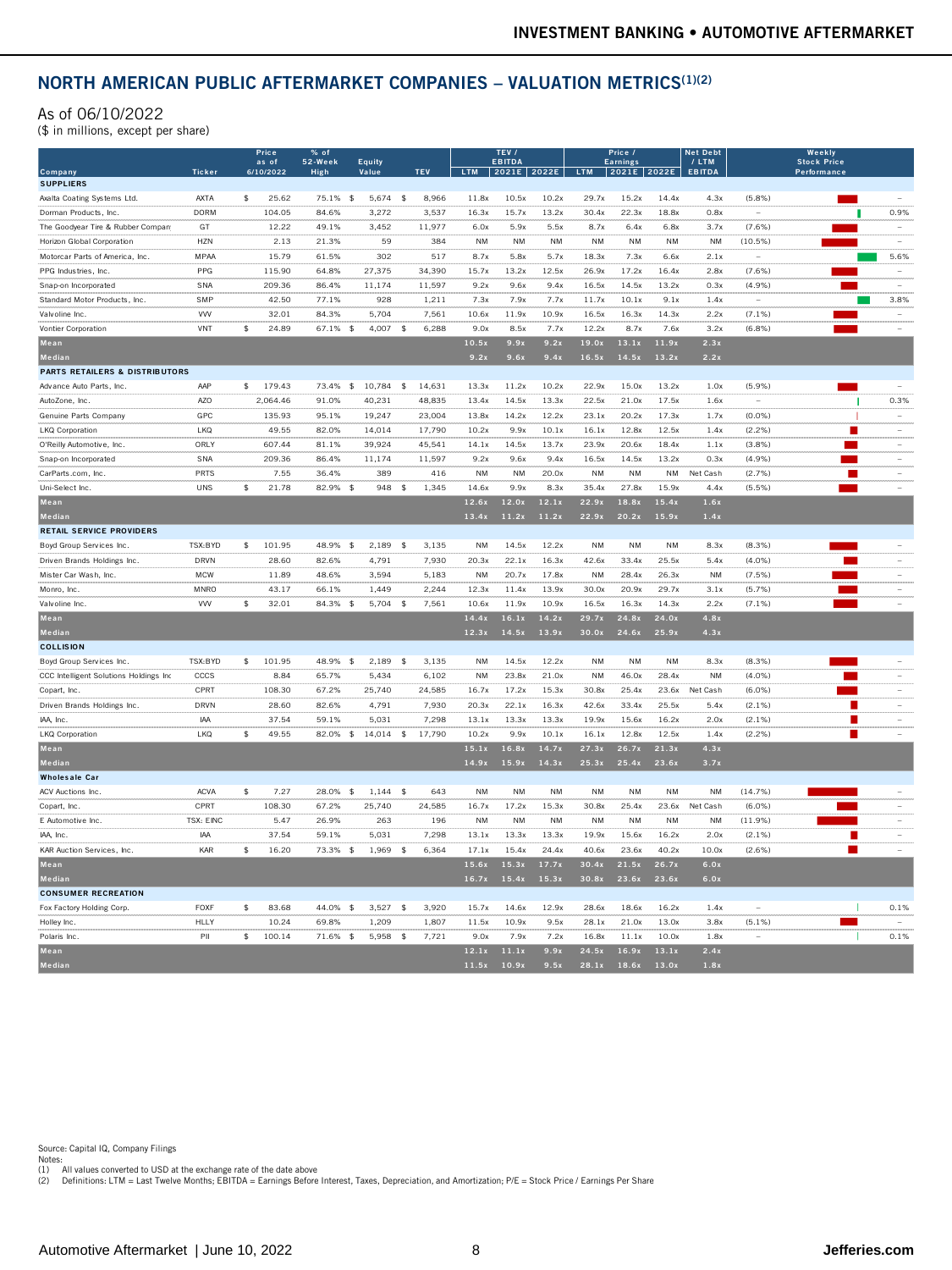#### NORTH AMERICAN PUBLIC AFTERMARKET COMPANIES – OPERATING RESULTS(1)(2)(3)(4)

| As of 06/10/2022<br>(\$ in millions)      |                  |                              |                                |                               |                                     |                      |                |                |                |                |                |                  |                                |                     |                        |
|-------------------------------------------|------------------|------------------------------|--------------------------------|-------------------------------|-------------------------------------|----------------------|----------------|----------------|----------------|----------------|----------------|------------------|--------------------------------|---------------------|------------------------|
| Company                                   | <b>Ticker</b>    | <b>LTM</b><br><b>Revenue</b> |                                | <b>LTM</b><br><b>EBITDA</b>   | <b>LTM</b><br>EBIT                  | <b>Net</b><br>Income | Gross          | <b>EBITDA</b>  | <b>EBIT</b>    | $\overline{N}$ | 1 Year         | Growth<br>5 Year | <b>EBITDA Growth</b><br>1 Year | 5 Year              | <b>SSS</b><br>Latest Q |
| <b>SUPPLIERS</b>                          |                  |                              |                                |                               |                                     |                      |                |                |                |                |                |                  |                                |                     |                        |
| Axalta Coating Systems Ltd.               | AXTA             | \$                           | 4,526.7<br>$\frac{4}{5}$       | 760.6<br>$\frac{4}{5}$        | 446.0<br>$\mathbf{\hat{S}}$         | 290.2                | 30.6%          | 16.8%          | 9.9%           | 6.4%           | 18.6%          | 1.8%             | (3.2%)                         | (2.7%               |                        |
| Dorman Products, Inc.                     | <b>DORM</b>      |                              | 1.458.8                        | 216.6                         | 178.9                               | 134.0                | 33.7%          | 14.8%          | 12.3%          | 9.2%           | 29.9%          | 10.8%            | 19.1%                          | 2.3%                |                        |
| The Goodyear Tire & Rubber Company        | GT               |                              | 18,875.0                       | 1.987.0                       | 1.058.0                             | 848.0                | 21.0%          | 10.5%          | 5.6%           | 4.5%           | 47.7%          | 4.5%             | 148.1%                         | (4.4%               |                        |
| Horizon Global Corporation                | <b>HZN</b>       |                              | 763.8                          | 8.6                           | (12.6)                              | (43.6)               | 18.2%          | 1.1%           | (1.6%          | (5.7%          | 9.6%           | 1.6%             | (71.6%)                        | (27.7%)             |                        |
| Motorcar Parts of America, Inc.           | <b>MPAA</b>      |                              | 654.5                          | 59.7                          | 47.0                                | 8.5                  | 20.5%          | 9 1%           | 7 2%           | 1.3%           | 25.1%          | 10.1%            | 20.3%                          | (2.4%               |                        |
| PPG Industries, Inc.                      | PPG              |                              | 17,229.0                       | 2.185.0                       | 1.608.0                             | 1.079.0              | 37.8%          | 12.7%          | 9.3%           | 6.3%           | 20.2%          | 3.7%             | (7.8%                          | (2.1%               |                        |
| Snap-on Incorporated                      | SNA              |                              | 4.674.0                        | 1.265.4                       | 1,171.0                             | 845.3                | 51.5%          | 27.1%          | 25.1%          | 18.1%          | 13.5%          | 4.4%             | 20.0%                          | 5.9%                |                        |
| Standard Motor Products, Inc.             | <b>SMP</b>       |                              | 1.345.1                        | 165.1                         | 137.7                               | 89.3                 | 28.5%          | 12.3%          | 10.2%          | 6.6%           | 16.9%          | 4.1%             | 1.8%                           | 20%                 |                        |
| Valvoline Inc.                            | <b>VVV</b>       |                              | 3.371.0                        | 713.0                         | 615.0                               | 433.0                | 29.6%          | 21.2%          | 18.2%          | 12.8%          | 33.7%          | 11.1%            | 11.2%                          | 7.4%                |                        |
| Vontier Corporation                       | VNT              | \$                           | 3.031.4<br>$\mathbf{\hat{S}}$  | 695.0<br>$\mathbf{\hat{S}}$   | 598.0<br>\$                         | 572.2                | 44.8%          | 22.9%          | 19.7%          | 18.9%          | 8.2%           | <b>NM</b>        | 4.8%                           | <b>NM</b>           |                        |
| Mean                                      |                  | \$                           | 5.592.9                        | 805.6                         | 584.7                               | 425.6                | 31.6%          | 14.9%          | 11.6%          | 7.8%           | 22.3%          | 5.8%             | 14.3%                          | (2.4%               | <b>NA</b>              |
| Median                                    |                  | $\mathbf{s}$                 | 3.201.2<br>$\mathbf{s}$        | 704.0<br><b>SS</b>            | 522.0<br>S                          | 361.6                | 30.1%          | 13.8%          | 10.0%          | 6.5%           | 19.4%          | 4.4%             | 8.0%                           | (2.1%               | <b>NA</b>              |
| <b>PARTS RETAILERS &amp; DISTRIBUTORS</b> |                  |                              |                                |                               |                                     |                      |                |                |                |                |                |                  |                                |                     |                        |
| Advance Auto Parts, Inc.                  | AAP              | \$                           | 11.041.8 \$                    | 1.096.4<br>\$                 | 828.2 \$                            | 570.0                | 44.8%          | 9.9%           | 7.5%           | 5.2%           | 2.8%           | 3.1%             | (11.6%)                        | 1.7%                | 0.6%                   |
| AutoZone, Inc.                            | AZ <sub>O</sub>  |                              | 15.817.4                       | 3.638.9                       | 3.207.9                             | 2.405.3              | 52.4%          | 23.0%          | 20.3%          | 15.2%          | 10.9%          | 8.0%             | 7.8%                           | 8.8%                | 2.6%                   |
| Genuine Parts Company                     | GPC              |                              | 19,700.4                       | 1.667.3                       | 1,361.2                             | 926.9                | 35.1%          | 8.5%           | 6.9%           | 4.7%           | 16.5%          | 4.9%             | 21.0%                          | 6.6%                | 10.0%                  |
| LKQ Corporation                           | LKQ<br>ORLY      |                              | 13,265.5<br>13.532.7           | 1,748.6<br>3.239.6            | 1,472.5<br>2.908.2                  | 1.097.9<br>2.145.0   | 40.6%<br>52.4% | 13.2%<br>23.9% | 11.1%<br>21.5% | 8.3%           | 12.4%          | 8.1%<br>9.4%     | 22.4%<br>7.6%                  | 10.6%<br>11.2%      | 6.9%                   |
| O'Reilly Automotive, Inc.                 |                  |                              |                                | 1.265.4                       | 1.171.0                             | 845.3                | 51.5%          | 27.1%          | 25.1%          | 15.9%<br>18.1% | 10.8%<br>13.5% | 4.4%             | 20.0%                          | 5.9%                | 4.8%                   |
| Snap-on Incorporated                      | SNA<br>PRTS      |                              | 4,674.0<br>603.7               |                               |                                     |                      | 34.7%          | 1.1%           | (0.7%          | (0.9%          | 20.5%          | 14.8%            | (0.5%                          |                     |                        |
| CarParts.com, Inc<br>Uni-Select Inc.      | LINS             | $\hat{\mathbf{x}}$           | 1.652.3<br>$\mathcal{F}$       | 6.4<br>92.5<br>$\frac{4}{3}$  | (4.2)<br>66.0<br>$\hat{\mathbf{x}}$ | (5.5)<br>8.4         | 31.2%          | 5.6%           | 4.0%           | 0.5%           | 15.2%          | 6.1%             | 48.2%                          | $(10.9\%)$<br>(2.6% | 11.6%                  |
| Mean                                      |                  | s                            | 10,036.0<br>-S                 | 1,594.4<br>$\mathbf{s}$       | 1,376.4<br>IS.                      | 999.2                | 42.8%          | 14.0%          | 12.0%          | 8.4%           | 12.8%          | 7.3%             | 14.4%                          | 3.9%                | 6.1%                   |
| Median                                    |                  | $\frac{1}{2}$                | 12,153.7<br>$\sqrt{5}$         | 1,466.3<br>$$$                | 1,266.1                             | 886.1                | 42.7%          | 11.6%          | 9.3%           | 6.7%           | 13.0%          | 7.0%             | 13.9%                          | 6.3%                | 5.9%                   |
| <b>RETAIL SERVICE PROVIDERS</b>           |                  |                              |                                |                               |                                     |                      |                |                |                |                |                |                  |                                |                     |                        |
| Boyd Group Services Inc.                  | TSX:BYD          | \$                           | $2,007.8$ \$                   | 117.0<br>$\frac{4}{3}$        | 49.0<br>$\hat{\mathbf{x}}$          | 17.4                 | 44.2%          | 5.8%           | 2.4%           | 0.9%           | 32.5%          | 12.1%            | (3.3%)                         | 4.0%                | 14.7%                  |
| Driven Brands Holdings Inc.               | DRVN             |                              | 1,606.2                        | 391.0                         | 269.0                               | 64.0                 | 44.1%          | 24.3%          | 16.7%          | 4.0%           | 52.5%          | <b>NM</b>        | 69.6%                          | <b>NM</b>           | 16.0%                  |
| Mister Car Wash, Inc.                     | <b>MCW</b>       |                              | 802.3                          | 33.7                          | (20.2)                              | (11.1)               | 30.7%          | 4.2%           | (2.5%          | (1.4%          | 34.8%          | <b>NM</b>        | (80.6%                         | <b>NM</b>           |                        |
| Monro, Inc.                               | MNRO             |                              | 1,359.3                        | 182.5                         | 101.3                               | 61.6                 | 35.4%          | 13.4%          | 7.5%           | 4.5%           | 20.8%          | 5.9%             | 22.0%                          | 2.5%                | 1.4%                   |
| Valvoline Inc                             | <b>VVV</b>       | \$                           | 3,371.0<br>$\frac{4}{3}$       | 713.0<br>$\frac{4}{3}$        | 615.0<br>\$                         | 433.0                | 29.6%          | 21.2%          | 18.2%          | 12.8%          | 33.7%          | 11.1%            | 11.2%                          | 7.4%                |                        |
| Mean                                      |                  | $\mathbf{S}$                 | 1.829.3<br><b>SS</b>           | 287.4<br>$\mathbf{s}$         | 202.8<br><b>S</b>                   | 113.0                | 36.8%          | 13.8%          | 8.5%           | 4.2%           | 34.8%          | 9.7%             | 3.8%                           | 4.6%                | 10.7%                  |
| Median                                    |                  | $\mathbf{s}$                 | 1.606.2<br>s                   | 182.5                         | 101.3                               | 61.6                 | 35.4%          | 13.4%          | 7.5%           | 4.0%           | 33.7%          | 11.1%            | 11.2%                          | 4.0%                | 14.7%                  |
| <b>COLLISION</b>                          |                  |                              |                                |                               |                                     |                      |                |                |                |                |                |                  |                                |                     |                        |
| Boyd Group Services Inc                   | TSX:BYD          | s.                           | $2,007.8$ \$                   | $117.0$ \$                    | 49.0 \$                             | 17.4                 | 44.2%          | 5.8%           | 2.4%           | 0.9%           | 32.5%          | 12.1%            | (3.3%)                         | 4.0%                | 14.7%                  |
| CCC Intelligent Solutions Holdings Inc.   | CCCS             |                              | 717.3                          | (26.1)                        | (124.6)                             | (231.9)              | 75.9%          | $(3.6\%)$      | (17.4%         | (32.3%)        | 13.6%          | <b>NM</b>        | <b>NM</b>                      | <b>NM</b>           |                        |
| Copart, Inc.                              | CPRT             |                              | 3.366.2                        | 1,473.4                       | 1,351.7                             | 1,082.4              | 48.0%          | 43.8%          | 40.2%          | 32.2%          | 36.3%          | 19.1%            | 28.1%                          | 23.9%               |                        |
| Driven Brands Holdings Inc.               | DRVN             |                              | 1,606.2                        | 391.0                         | 269.0                               | 64.0                 | 44.1%          | 24.3%          | 16.7%          | 4.0%           | 52.5%          | <b>NM</b>        | 69.6%                          | <b>NM</b>           | 16.0%                  |
| IAA, Inc.                                 | <b>IAA</b>       |                              | 1.971.5                        | 558.0                         | 465.2                               | 303.4                | 38.2%          | 28.3%          | 23.6%          | 15.4%          | 36.7%          | 11.9%            | 31.4%                          | 13.9%               |                        |
| LKQ Corporation                           | LKQ              | \$                           | 13.265.5<br>$\mathbf{\hat{S}}$ | 1.748.6<br>$\mathbf{\hat{S}}$ | 1.472.5<br>\$                       | 1.097.9              | 40.6%          | 13.2%          | 11.1%          | 8.3%           | 12.4%          | 8.1%             | 22.4%                          | 10.6%               | 6.9%                   |
| Mean                                      |                  | $\triangleleft$              | 3.822.4<br>S                   | 710.3<br>$\ddot{\bm{z}}$      | 580.5                               | 388.9                | 48.5%          | 18.6%          | 12.8%          | 4.7%           | 30.7%          | 12.8%            | 29.6%                          | 13.1%               | 12.5%                  |
| Median                                    |                  | $\mathbf{s}$                 | 1,989.6<br>$\mathbf{s}$        | 474.5<br>$\mathsf{s}$         | 367.1<br>S                          | 183.7                | 44.2%          | 18.8%          | 13.9%          | 6.1%           | 34.4%          | 12.0%            | 28.1%                          | 12.2%               | 14.7%                  |
| <b>Wholesale Car</b>                      |                  |                              |                                |                               |                                     |                      |                |                |                |                |                |                  |                                |                     |                        |
| <b>ACV Auctions Inc</b>                   | <b>ACVA</b>      | \$                           | $392.4$ \$                     | $(79.5)$ \$                   | $(86.7)$ \$                         | (90.3)               | 13.6%          | (20.3%         | (22.1%)        | $(23.0\%)$     | 66.8%          | <b>NM</b>        | <b>NM</b>                      | <b>NM</b>           |                        |
| Copart, Inc.                              | CPRT             |                              | 3,366.2                        | 1,473.4                       | 1,351.7                             | 1,082.4              | 48.0%          | 43.8%          | 40.2%          | 32.2%          | 36.3%          | 19.1%            | 28.1%                          | 23.9%               |                        |
| E Automotive Inc.                         | <b>TSX: EINC</b> |                              | 88.5                           | (28.0)                        | (29.5)                              | (36.0)               | 44.9%          | (31.7%)        | $(33.3\%)$     | (40.7%         | 115.9%         | <b>NM</b>        | <b>NM</b>                      | <b>NM</b>           |                        |
| IAA Inc.                                  | <b>IAA</b>       |                              | 1.971.5                        | 558.0                         | 465.2                               | 303.4                | 38.2%          | 28.3%          | 23.6%          | 15.4%          | 36.7%          | 11.9%            | 31.4%                          | 13.9%               |                        |
| KAR Auction Services, Inc.                | KAR              | $\hat{\mathbf{x}}$           | 2.251.2<br>$\mathbf{\hat{A}}$  | 371.1<br>$\frac{4}{3}$        | 189.0<br>$\hat{\mathbf{x}}$         | 15.3                 | 41.8%          | 16.5%          | 8.4%           | 0.7%           | 17.7%          | (7.1%            | 18.3%                          | $(13.4\%)$          |                        |
| Mean                                      |                  |                              | 1,613.9                        | 459.0                         | 378.0                               | 255.0                | 37.3%          | 7.3%           | 3.3%           | (3.1%          | 54.7%          | 8.0%             | 25.9%                          | 8.1%                | <b>NA</b>              |
| Median                                    |                  | $\mathbf{s}$                 | 1,971.5<br>$\mathsf{s}$        | 371.1<br>$\mathbf{s}$         | 189.0<br>$\mathbf{s}$               | 15.3                 | 41.8%          | 16.5%          | 8.4%           | 0.7%           | 36.7%          | 11.9%            | 28.1%                          | 13.9%               | <b>NA</b>              |
| <b>CONSUMER RECREATION</b>                |                  |                              |                                |                               |                                     |                      |                |                |                |                |                |                  |                                |                     |                        |
| Fox Factory Holding Corp.                 | FOXF             | \$                           | 1,395.9<br>$\frac{4}{3}$       | 249.7 \$                      | 205.2<br>\$                         | 173.9                | 32.6%          | 17.9%          | 14.7%          | 12.5%          | 41.4%          | 26.6%            | 26.9%                          | 30.0%               |                        |
| Holley Inc.                               | HLLY             |                              | 732.6                          | 156.5                         | 130.8                               | (8.2)                | 41.5%          | 21.4%          | 17.9%          | (1.1%          | 31.4%          | <b>NM</b>        | 16.6%                          | <b>NM</b>           |                        |
| Polaris Inc.                              | PII              | \$                           | 8,252.9<br>\$                  | 858.4<br>$\frac{4}{5}$        | 619.6<br>$\mathbf{\hat{z}}$         | 429.7                | 23.1%          | 10.4%          | 7.5%           | 5.2%           | 7.9%           | 11.6%            | $(16.5\%)$                     | 10.2%               |                        |
| Mean                                      |                  |                              | 3,460.5                        | 421.5                         | 318.5                               | 198.5                | 32.4%          | 16.6%          | 13.4%          | 5.5%           | 26.9%          | 19.1%            | 9.0%                           | 20.1%               | <b>NA</b>              |
| Median                                    |                  | $\mathbf{S}$                 | 1,395.9                        | 249.7<br>$\mathbf{s}$         | 205.2<br><b>s</b>                   | 173.9                | 32.6%          | 17.9%          | 14.7%          | 5.2%           | 31.4%          | 19.1%            | 16.6%                          | 20.1%               | <b>NA</b>              |

Source: Capital IQ, Jefferies LLC

Notes:<br>(1) All values converted to USD at the exchange rate of the date above<br>(2) Affinia Group and American Tire Distributors have publicly traded debt only and thus are included in operating and performance metrics, but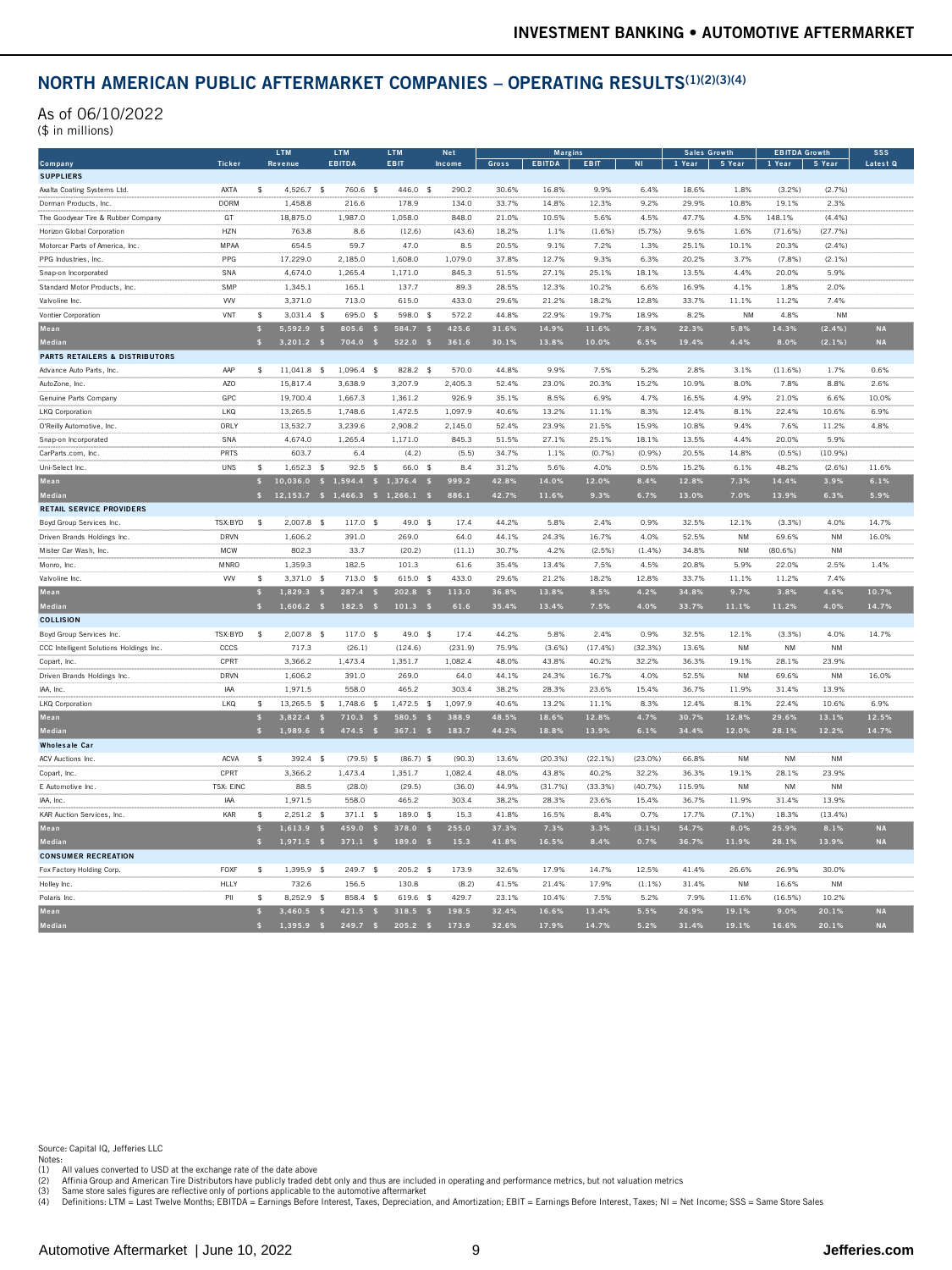#### NORTH AMERICAN PUBLIC AFTERMARKET COMPANIES – BALANCE SHEET METRICS(1)(2)(3)

| <b>NORTH AMERICAN PUBLIC AFTERMARKET COMPANIES - BALANCE SHEET METRICS(1)(2)(3)</b> |                  |       |                  |       |                   |                      |         |                         |           |                |                |            |                                |
|-------------------------------------------------------------------------------------|------------------|-------|------------------|-------|-------------------|----------------------|---------|-------------------------|-----------|----------------|----------------|------------|--------------------------------|
| As of 06/10/2022<br>(\$ in millions)                                                |                  |       |                  |       |                   |                      |         |                         |           |                |                |            |                                |
|                                                                                     | Ticker           |       | Days Outstanding |       | Cash              | <b>Total</b><br>Debt | Debt /  | Debt /<br><b>EBITDA</b> | Interest  | <b>Current</b> | Quick<br>Ratio |            | <b>S&amp;P Debt</b><br>Outlook |
| Company<br><b>SUPPLIERS</b>                                                         |                  | A/R   | Inventory        | A/P   | <b>Conversion</b> |                      | Capital |                         | Coverage  | Ratio          |                | Rating     |                                |
| Axalta Coating Systems Ltd.                                                         | AXTA             | 68.9  | 78.2             | 72.1  | 75.0 \$           | 3,822.8              | 72.9%   | 5.0x                    | 4.4x      | 1.9x           | 1.2x           | BB         | Stable                         |
| Dorman Products, Inc.                                                               | <b>DORM</b>      | 113.4 | 169.9            | 43.3  | 239.9             | 229.4                | 24.9%   | 1.1x                    | 63.8x     | 1.7x           | 0.8x           | <b>NM</b>  | <b>NA</b>                      |
| The Goodyear Tire & Rubber Company                                                  | GT               | 51.2  | 78.2             | 81.2  | 48.1              | 8,370.0              | 63.9%   | 4.2x                    | 3.0x      | 1.2x           | 0.6x           | BB-        | Stable                         |
| Horizon Global Corporation                                                          | HZN              | 49.6  | 91.4             | 66.1  | 74.9              | 315.8                | 120.6%  | 36.9x                   | <b>NM</b> | 1.7x           | 0.7x           | <b>NR</b>  | <b>NR</b>                      |
| Motorcar Parts of America, Inc.                                                     | MPAA             | 43.2  | 229.6            | 91.2  | 181.7             | 136.8                | 41.9%   | 2.3x                    | 4.4x      | 1.3x           | 0.2x           | NM         | NA                             |
| PPG Industries, Inc.                                                                | PPG              | 61.4  | 74.2             | 132.9 | 2.7               | 7,153.0              | 55.9%   | 3.3x                    | 16.2x     | 1.5x           | 0.9x           | BBB+       | Stable                         |
| Snap-on Incorporated                                                                | SNA              | 58.6  | 132.3            | 41.6  | 149.3             | 1,208.8              | 22.6%   | 1.0x                    | 24.3x     | 3.2x           | 2.2x           | A-         | Stable                         |
| Standard Motor Products, Inc.                                                       | SMP              | 54.2  | 183.7            | 40.9  | 197.0             | 248.7                | 31.9%   | 1.5x                    | 56.5x     | 1.4x           | 0.4x           | <b>NR</b>  | <b>NR</b>                      |
| Valvoline Inc.                                                                      | <b>WV</b>        | 52.2  | 38.0             | 31.4  | 58.8              | 1,695.0              | 90.8%   | 2.4x                    | 8.9x      | 1.7x           | 1.2x           | BB         | Stable                         |
| Vontier Corporation                                                                 | VNT              | 50.6  | 61.8             | 81.2  | 31.3<br>\$        | 2,588.7              | 82.7%   | 3.7x                    | 13.2x     | 1.5x           | 1.0x           | BBB-       | Stable                         |
| Mean                                                                                |                  | 60.3  | 113.7            | 68.2  | 105.9<br>-\$      | 2,576.9              | 60.8%   | 6.1x                    | 21.6x     | 1.7x           | 0.9x           |            |                                |
| Median                                                                              |                  | 53.2  | 84.8             | 69.1  | $74.9$ \$         | 1,451.9              | 59.9%   | 2.8x                    | 13.2x     | 1.6x           | 0.8x           |            |                                |
| <b>PARTS RETAILERS &amp; DISTRIBUTORS</b>                                           |                  |       |                  |       |                   |                      |         |                         |           |                |                |            |                                |
| Advance Auto Parts, Inc.                                                            | AAP              | 19.3  | 276.6            | 218.6 | $77.2$ \$         | 1,187.2              | 57.8%   | 1.1x                    | 37.2x     | 1.2x           | 0.2x           | BBB-       | Positive                       |
| AutoZone, Inc.                                                                      | AZO              | 9.2   | 241.1            | 279.7 | (29.4)            | 6,057.4              | 160.5%  | 1.7x                    | 17.8x     | 0.8x           | 0.1x           | <b>BBB</b> | Stable                         |
| Genuine Parts Company                                                               | GPC              | 36.6  | 111.6            | 132.2 | 16.0              | 3,507.9              | 54.7%   | 2.1x                    | 26.9x     | 1.2x           | 0.4x           | <b>BBB</b> | Stable                         |
| LKQ Corporation                                                                     | <b>LKQ</b>       | 34.3  | 115.0            | 58.8  | 90.4              | 2,711.0              | 41.1%   | 1.6x                    | 29.4x     | 1.9x           | 0.6x           | BBB-       | Stable                         |
| O'Reilly Automotive, Inc.                                                           | ORLY             | 7.7   | 211.5            | 253.4 | (34.3)            | 3,827.9              | 105.9%  | 1.2x                    | 22.8x     | 0.7x           | 0.1x           | <b>BBB</b> | Stable                         |
| Snap-on Incorporated                                                                | SNA              | 58.6  | 132.3            | 41.6  | 149.3             | 1,208.8              | 22.6%   | 1.0x                    | 24.3x     | 3.2x           | 2.2x           | A-         | Stable                         |
| CarParts.com, Inc.                                                                  | PRTS             | 4.9   | 118.1            | 55.6  | 67.4              | 23.2                 | 33.8%   | 3.6x                    | 0.1x      | 1.6x           | 0.3x           | NM         | <b>NA</b>                      |
| Uni-Select Inc.                                                                     | UNS              | 43.5  | 118.0            | 102.4 | $59.1$ \$         | 440.3                | 46.5%   | 4.8x                    | 4.6x      | 1.6x           | 0.6x           | <b>NM</b>  | NA                             |
| Mean                                                                                |                  | 26.8  | 165.5            | 142.8 | $49.5$ \$         | 2,370.5              | 65.4%   | 2.1x                    | 20.4x     | 1.5x           | 0.6x           |            |                                |
| Median                                                                              |                  | 26.8  | 125.2            | 117.3 | $63.2$ \$         | 1,959.9              | 50.6%   | 1.6x                    | 23.5x     | 1.4x           | 0.3x           |            |                                |
| RETAIL SERVICE PROVIDERS                                                            |                  |       |                  |       |                   |                      |         |                         |           |                |                |            |                                |
| Boyd Group Services Inc.                                                            | TSX:BYD          | 16.6  | 17.8             | 77.7  | $(43.3)$ \$       | 1,014.4              | 58.2%   | 8.7x                    | 6.1x      | 0.7x           | 0.4x           | NM         | NA                             |
| Driven Brands Holdings Inc.                                                         | DRVN             | 27.0  | 18.6             | 30.8  | 14.8              | 2,381.3              | 67.0%   | 6.1x                    | 3.6x      | 1.3x           | 1.1x           | $B+$       | Stable                         |
| Mister Car Wash, Inc.                                                               | <b>MCW</b>       | 1.4   | 5.3              | 16.9  | (10.2)            | 910.4                | 70.3%   | 27.0x                   | 0.1x      | 0.7x           | 0.6x           | <b>NM</b>  | NA                             |
| Monro, Inc.                                                                         | MNRO             | 4.0   | 68.1             | 50.5  | 21.7              | 576.0                | 50.6%   | 3.2x                    | 7.9x      | 0.8x           | 0.1x           | NM         | <b>NA</b>                      |
| Valvoline Inc.                                                                      | <b>WV</b>        | 52.2  | 38.0             | 31.4  | 58.8 \$           | 1,695.0              | 90.8%   | 2.4x                    | 8.9x      | 1.7x           | 1.2x           | BB         | Stable                         |
| Mean                                                                                |                  | 20.3  | 29.6             | 41.4  | 8.4<br>-\$        | 1,315.4              | 67.4%   | 9.5x                    | 5.3x      | 1.0x           | 0.7x           |            |                                |
| Median                                                                              |                  | 16.6  | 18.6             | 31.4  | 14.8<br>−\$       | 1,014.4              | 67.0%   | 6.1x                    | 6.1x      | 0.8x           | 0.6x           |            |                                |
| <b>COLLISION</b>                                                                    |                  |       |                  |       |                   |                      |         |                         |           |                |                |            |                                |
| Boyd Group Services Inc.                                                            | TSX:BYD          | 16.6  | 17.8             | 77.7  | $(43.3)$ \$       | 1,014.4              | 58.2%   | 8.7x                    | 6.1x      | 0.7x           | 0.4x           | NM         | <b>NA</b>                      |
| CCC Intelligent Solutions Holdings Inc.                                             | CCCS             | 36.8  | NM               | 36.3  | <b>NM</b>         | 787.0                | 30.5%   | <b>NM</b>               | <b>NM</b> | 2.3x           | 1.9x           | B          | Stable                         |
| Copart, Inc.                                                                        | CPRT             | 12.2  | 10.0             | 78.2  | (56.1)            | 402.7                | 10.8%   | 0.3x                    | 61.7x     | 5.5x           | 5.0x           | NM         | NA                             |
| Driven Brands Holdings Inc.                                                         | DRVN             | 27.0  | 18.6             | 30.8  | 14.8              | 2,381.3              | 67.0%   | 6.1x                    | 3.6x      | 1.3x           | 1.1x           | $B+$       | Stable                         |
| IAA, Inc.                                                                           | IAA              | 21.4  | <b>NM</b>        | 35.1  | <b>NM</b>         | 1,258.5              | 85.9%   | 2.3x                    | 10.5x     | 1.5x           | 1.2x           | BB-        | Stable                         |
| LKQ Corporation                                                                     | <b>LKQ</b>       | 34.3  | 115.0            | 58.8  | $90.4 \text{ } $$ | 2,711.0              | 41.1%   | 1.6x                    | 29.4x     | 1.9x           | 0.6x           | BBB-       | Stable                         |
| Mean                                                                                |                  | 24.7  | 40.4             | 52.8  | $1.5 - $$         | 1,425.8              | 48.9%   | 3.8x                    | 22.3x     | 2.2x           | 1.7x           |            |                                |
| Median                                                                              |                  | 24.2  | 18.2             | 47.6  | $(14.2)$ \$       | 1,136.4              | 49.7%   | 2.3x                    | 10.5x     | 1.7x           | 1.1x           |            |                                |
| <b>Wholesale Car</b>                                                                |                  |       |                  |       |                   |                      |         |                         |           |                |                |            |                                |
| ACV Auctions Inc.                                                                   | <b>ACVA</b>      | 230.7 | <b>NM</b>        | 367.4 | NM \$             | 60.5                 | 10.6%   | <b>NM</b>               | <b>NM</b> | 2.1x           | 2.0x           | NM         | <b>NA</b>                      |
| Copart, Inc.                                                                        | CPRT             | 12.2  | 10.0             | 78.2  | (56.1)            | 402.7                | 10.8%   | 0.3x                    | 61.7x     | 5.5x           | 5.0x           | <b>NM</b>  | <b>NA</b>                      |
| E Automotive Inc.                                                                   | <b>TSX: EINC</b> | NM    | NM               | ΝM    | ΝM                | 11.8                 | 7.9%    | ΝM                      | ΝM        | NM             | NM             | ΝM         | NA                             |
| IAA, Inc.                                                                           | IAA              | 21.4  | NM               | 35.1  | NM                | 1,258.5              | 85.9%   | 2.3x                    | 10.5x     | 1.5x           | 1.2x           | BB-        | Stable                         |
| KAR Auction Services, Inc.                                                          | KAR              | 469.1 | NM               | 271.8 | NM \$             | 3,840.4              | 65.0%   | 2.2x                    | 2.7x      | 1.2x           | 0.7x           | B          | Watch Pos                      |
| Mean                                                                                |                  | 183.3 | 10.0             | 188.1 | $(56.1)$ \$       | 1,114.8              | 36.0%   | 1.6x                    | 25.0x     | 2.6x           | 2.3x           |            |                                |
| Median                                                                              |                  | 126.0 | 10.0             | 175.0 | $(56.1)$ \$       | 402.7                | 10.8%   | 2.2x                    | 10.5x     | 1.8x           | 1.6x           |            |                                |
| <b>CONSUMER RECREATION</b>                                                          |                  |       |                  |       |                   |                      |         |                         |           |                |                |            |                                |
| Fox Factory Holding Corp.                                                           | FOXF             | 41.1  | 93.1             | 46.6  | 87.6 \$           | 419.1                | 32.7%   | 1.7x                    | 29.7x     | 3.0x           | 0.9x           | NM         | NA                             |
| Holley Inc.                                                                         | HLLY             | 30.1  | 137.3            | 29.3  | 138.1             | 642.6                | 65.4%   | 4.1x                    | 4.0x      | 3.2x           | 1.1x           | B          | Positive                       |
| Polaris Inc.                                                                        | P                | 10.9  | 92.6             | 49.0  | $54.5$ \$         | 1,949.1              | 65.6%   | 2.3x                    | 13.5x     | 1.2x           | 0.3x           | NM         | NA                             |
| Mean                                                                                |                  | 27.4  | 107.7            | 41.6  | $93.4$ \$         | 1,003.6              | 54.6%   | 2.7x                    | 15.7x     | 2.5x           | 0.8x           |            |                                |
| Median                                                                              |                  | 30.1  | 93.1             | 46.6  | $87.6$ \$         | 642.6                | 65.4%   | 2.3x                    | 13.5x     | 3.0x           | 0.9x           |            |                                |

Source: Capital IQ, Jefferies LLC

Notes:<br>(1) All values converted to USD at the exchange rate of the date above<br>(2) Affinia Group and American Tire Distributors have publicly traded debt only and thus are included in operating and performance metri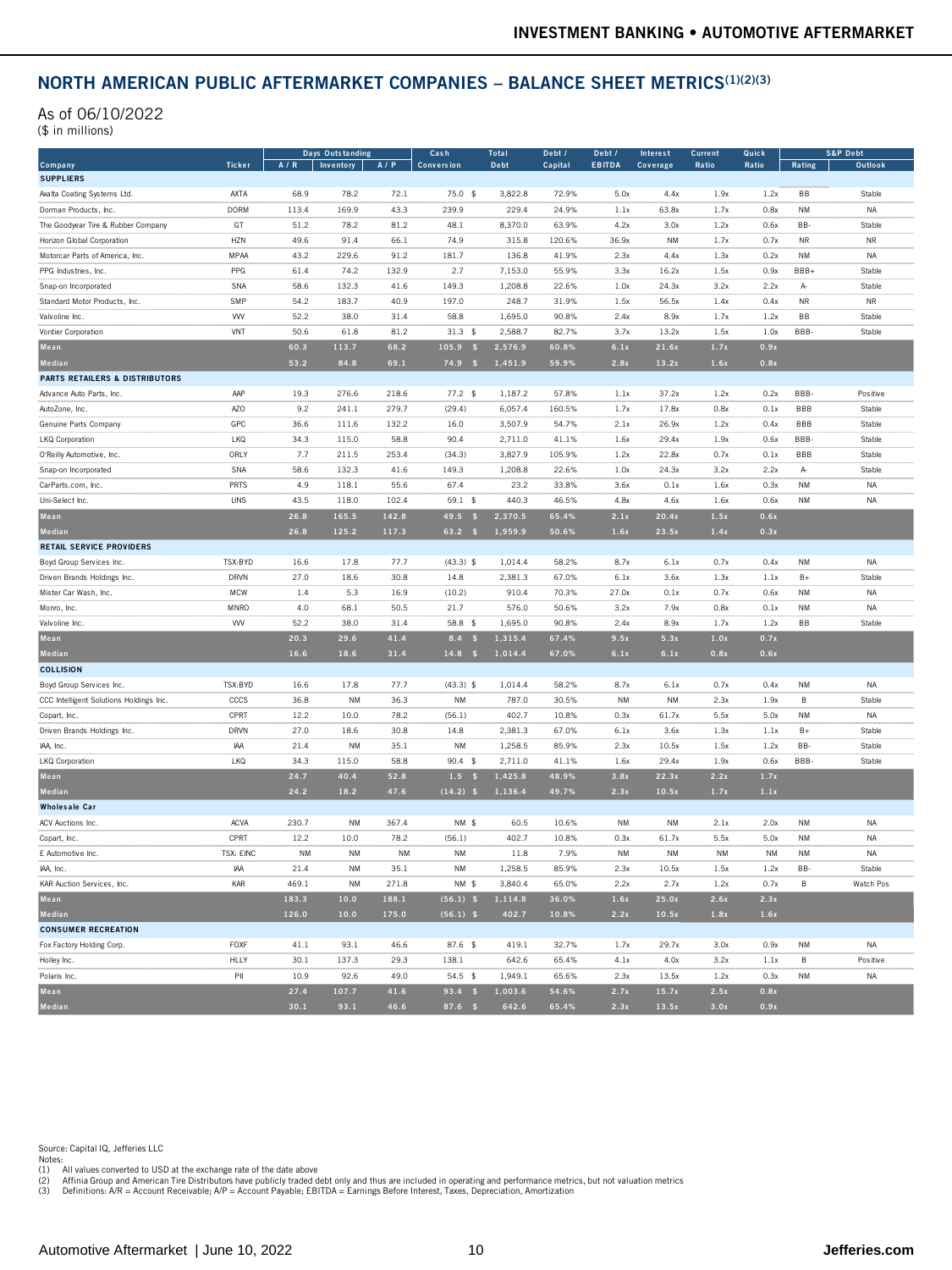## NORTH AMERICAN & INTERNATIONAL OE & OTHER AUTOMOTIVE SEGMENTS - VALUATION METRICS<sup>(1)(2)</sup>

#### As of 06/10/2022

| NORTH AMERICAN & INTERNATIONAL OE & OTHER AUTOMOTIVE SEGMENTS - VALUATION METRICS <sup>(1)(2)</sup> |                      |                             |                           |                         |            |           |                                           |               |                      |                                           |                              |                                    |                                 |                                             |                          |
|-----------------------------------------------------------------------------------------------------|----------------------|-----------------------------|---------------------------|-------------------------|------------|-----------|-------------------------------------------|---------------|----------------------|-------------------------------------------|------------------------------|------------------------------------|---------------------------------|---------------------------------------------|--------------------------|
| As of 06/10/2022<br>(\$ in millions, except per share)                                              |                      |                             |                           |                         |            |           |                                           |               |                      |                                           |                              |                                    |                                 |                                             |                          |
| Company<br>SUBSTANTIALLY AFTERMARKET SUPPLIERS                                                      | Ticker               | Price<br>as of<br>6/10/2022 | $%$ of<br>52-Week<br>High | Equity<br>Value         | <b>TEV</b> | LTM       | TEV /<br><b>EBITDA</b><br>2021E 2022E LTM |               |                      | Price /<br><b>Earnings</b><br>2021E 2022E |                              | <b>Net Debt</b><br>/ LTM<br>EBITDA |                                 | Weekly<br><b>Stock Price</b><br>Performance |                          |
| ACTIA Group S.A.                                                                                    | ENXTPA:ATI           | \$ 4.15                     | 85.7% \$                  | 83 \$                   | 299        | 12.8x     | 13.3x                                     | 6.5x          | <b>NM</b>            | <b>NM</b>                                 | 30.3x                        | 10.4x                              | (4.3%)                          | $\blacksquare$                              | $\overline{\phantom{a}}$ |
| Tire Company Deb                                                                                    | WSE: DBC             | 14.94                       | 77.4%                     | 206                     | 80         | <b>NM</b> | <b>NM</b>                                 | <b>NM</b>     | <b>NM</b>            | <b>NM</b>                                 | <b>NM</b>                    | #DM/0!                             | (3.6%)                          | п                                           | $\tilde{a}$              |
| Michelin SCA                                                                                        | ENXTPA: ML           | 123.65                      | 75.5%                     | 22,074                  | 25,318     | 5.0x      | 4.7x                                      | 4.7x          | 12.0x                | 9.8x                                      | 9.2x                         | 0.7x                               | (5.4%                           | П                                           | $\sim$                   |
| Nokian Renkaat Oyj                                                                                  | HLSE:TYRES           | 12.45                       | 32.2%                     | 1,721                   | 1,776      | 4.0x      | 3.5x                                      | 5.3x          | 8.6x                 | 6.2x                                      | 11.3x                        | 0.1x                               | $(9.5\%)$                       | ш                                           | $\sim$                   |
| Pirelli & C. S.p.A.                                                                                 | BIT:PIRC             | 4.55                        | 64.2%                     | 4,549                   | 8,917      | 7.3x      | 6.4x                                      | 6.3x          | 12.5x                | 8.6x                                      | 8.0x                         | 3.7x                               | (7.2%                           | п                                           | $\sim$                   |
| WashTec AG                                                                                          | DB:WSU               | 51.19                       | 80.3%                     | 669                     | 690        | 13.3x     | 10.5x                                     | 10.4x         | 21.7x                | 20.3x                                     | 20.1x                        | 0.4x                               | (3.4%                           | <b>II</b>                                   | $\sim$                   |
| Wielton S.A.                                                                                        | WSE:WLT              | 1.36<br>$\frac{1}{2}$       | 43.0% \$                  | 82 \$                   | 198        | 7.8x      | 5.2x                                      | 5.1x          | 15.2x                | <b>NM</b>                                 | <b>NM</b>                    | 4.5x                               | (8.0%                           | $\blacksquare$                              | $\sim$                   |
| Mean                                                                                                |                      |                             |                           |                         |            | 8.4x      | 7.2x                                      | 6.4x          |                      |                                           | 14.0x  11.2x  15.8x  #DIV/0! |                                    |                                 |                                             |                          |
| Median                                                                                              |                      |                             |                           |                         |            | 7.6x      | 5.8x                                      | 5.8x          | 12.5x                |                                           | $9.2x$ 11.3x #DIV/0!         |                                    |                                 |                                             |                          |
| <b>PARTS RETAILERS &amp; DISTRIBUTORS</b>                                                           |                      |                             |                           |                         |            |           |                                           |               |                      |                                           |                              |                                    |                                 |                                             |                          |
| Auto Partner SA                                                                                     | WSE:APR              | $\frac{4}{3}$<br>3.12       | 79.4% \$                  | 407 \$                  | 486        | 7.8x      | 8.4x                                      | 7.8x          | 11.0x                | <b>NM</b>                                 | <b>NM</b>                    | 1.3x                               | $(7.0\%)$                       | п                                           | $\sim$                   |
| Delticom AG                                                                                         | XTRA:DEX             | 2.99                        | 26.3%                     | 44                      | 105        | 14.5x     | 5.3x                                      | 8.1x          | 6.4x                 | 11.4x                                     | 28.4x                        | 8.9x                               | (0.8%                           |                                             | $\sim$                   |
| Halfords Group plc                                                                                  | LSE:HFD              | 2.57                        | 47.2%                     | 558                     | 845        | 4.7x      | 3.2x                                      | 3.1x          | 5.9x                 | 5.4x                                      | 6.3x                         | 1.8x                               | (8.1%                           | П                                           | $\sim$                   |
| Inter Cars S.A.                                                                                     | WSE:CAR              | 92.21                       | 82.8%                     | 1,306                   | 1,748      | 6.8x      | 7.5x                                      | 6.5x          | 9.6x                 | 8.6x                                      | 7.9x                         | 1.6x                               | $(3.6\%)$                       | <b>II</b>                                   | $\overline{a}$           |
| Mekonomen AB                                                                                        | OM:MEKO              | 10.85                       | 59.5%                     | 611                     | 1,042      | 8.3x      | 5.5x                                      | 6.0x          | 11.9x                | 7.9x                                      | 8.4x                         | 3.6x                               | (8.7%)                          | п                                           | $\sim$                   |
| Oponeo.pl S.A.                                                                                      | WSE:OPN              | 10.61<br>$\frac{4}{3}$      | 66.6% \$                  | $147$ \$                | 120        | 5.7x      | 7.0x                                      | 7.7x          | 12.7x                | 13.7x                                     | 17.9x                        | Net Cash                           | (2.2%)                          | H                                           | $\hspace{0.1mm}$         |
| Mean                                                                                                |                      |                             |                           |                         |            | 8.0x      | 6.1x                                      | 6.5x          | 9.6x                 |                                           | $9.4x$ 13.8x                 | 3.4x                               |                                 |                                             |                          |
| Median                                                                                              |                      |                             |                           |                         |            | 7.3x      | 6.2x                                      | 7.1x          | 10.3x                | 8.6x                                      | 8.4x                         | 1.8x                               |                                 |                                             |                          |
| <b>RETAIL SERVICE PROVIDERS</b>                                                                     |                      |                             |                           |                         |            |           |                                           |               |                      |                                           |                              |                                    |                                 |                                             |                          |
| Cary Group Holding AB (publ)                                                                        | OM:CARY              | $\frac{1}{2}$<br>5.55       | 46.5% \$                  | 732 \$                  | 926        | <b>NM</b> | 19.6x                                     | 14.8x         | <b>NM</b>            | 47.3x                                     | 25.9x                        | 7.5x                               | $(44.3\%)$                      |                                             |                          |
| D'Ieteren Group SA                                                                                  | <b>ENXTBR:DIE</b>    | 155.74                      | 82.4%                     | 8,309                   | 7,586      | 21.1x     | <b>NM</b>                                 | <b>NM</b>     | 38.1x                | 18.5x                                     | 18.7x                        | Net Cash                           | $(8.1\%)$                       | ш                                           | $\sim$                   |
| Halfords Group plc                                                                                  | LSE:HFD              | 2.57<br>$\frac{1}{2}$       | 47.2% \$                  | 558 \$                  | 845        | 4.7x      | 3.2x                                      | 3.1x          | 5.9x                 | 5.4x                                      | 6.3x                         | 1.8x                               | (8.1%                           | $\blacksquare$                              |                          |
| Mean                                                                                                |                      |                             |                           |                         |            |           | $12.9x$ $11.4x$ $8.9x$                    |               | 22.0x 23.7x 17.0x    |                                           |                              | 4.6x                               |                                 |                                             |                          |
| Median                                                                                              |                      |                             |                           |                         |            | 12.9x     | 11.4x                                     | 8.9x          | 22.0x 18.5x 18.7x    |                                           |                              | 4.6x                               |                                 |                                             |                          |
| <b>COLLISION</b>                                                                                    |                      |                             |                           |                         |            |           |                                           |               |                      |                                           |                              |                                    |                                 |                                             |                          |
| D'Ieteren Group SA                                                                                  | ENXTBR:DIE \$ 155.74 |                             |                           | 82.4% \$ 8,309 \$ 7,586 |            | 21.1x     | <b>NM</b>                                 | <b>NM</b>     | 38.1x                | 18.5x                                     | 18.7x Net Cash               |                                    | $(8.1\%)$                       | $\mathbf{r}$                                |                          |
| Mean                                                                                                |                      |                             |                           |                         |            | 21.1x     | <b>NM</b>                                 | <b>NM</b>     | 38.1x 18.5x 18.7x    |                                           |                              | <b>NM</b>                          |                                 |                                             |                          |
| Median                                                                                              |                      |                             |                           |                         |            | 21.1x     | <b>NM</b>                                 |               | NM 38.1x 18.5x 18.7x |                                           |                              | <b>NM</b>                          |                                 |                                             |                          |
| <b>CONSUMER RECREATION</b>                                                                          |                      |                             |                           |                         |            |           |                                           |               |                      |                                           |                              |                                    |                                 |                                             |                          |
| Dometic Group AB                                                                                    | OM:DOM               | $\frac{4}{3}$<br>6.90       | 43.6% \$                  | $2,204$ \$              | 3,631      | 8.8x      | 8.9x                                      | 7.4x          | 12.4x                | 10.5x                                     | 9.0x                         | 3.7x                               | $(11.4\%)$                      |                                             | $\sim$                   |
| Pierce Group AB                                                                                     | OM:PIERCE            | 1.38                        | 14.1%                     | 55                      | 76         | 9.4x      | 6.7x                                      | 12.7x         | 31.4x                | 10.1x                                     | 18.6x                        | 2.8x                               | $\sim$                          |                                             | 2.5%                     |
| Thule Group AB                                                                                      | OM:THULE             | $\frac{1}{2}$<br>29.46      |                           | 53.0% \$ 3,080 \$       | 3,299      | 12.2x     | 11.9x                                     | 12.4x         | 19.3x                | 15.5x                                     | 16.5x                        | 0.9x                               | $(10.9\%)$                      | $\mathcal{L}_{\mathcal{A}}$                 |                          |
| Mean                                                                                                |                      |                             |                           |                         |            | 10.1x     | $9.1x$ 10.8x                              |               | 21.0x 12.0x 14.7x    |                                           |                              | 2.5x                               |                                 |                                             |                          |
| Median                                                                                              |                      |                             |                           |                         |            | 9.4x      | $8.9x$ 12.4x                              |               | 19.3x 10.5x 16.5x    |                                           |                              | 2.8x                               |                                 |                                             |                          |
| <b>COMBINATION OE AND AFTERMARKET SUPPLIERS</b>                                                     |                      |                             |                           |                         |            |           |                                           |               |                      |                                           |                              |                                    |                                 |                                             |                          |
| Brembo S.p.A.                                                                                       | BIT:BRE              | \$11.02                     |                           | 77.4% \$ 3,568 \$       | 4,084      | 8.1x      | 7.2x                                      | 6.9x          | 17.1x                | 15.0x                                     | 13.8x                        | 1.0x                               | (4.4%)                          | $\blacksquare$                              | $\overline{\phantom{a}}$ |
| Continental Aktiengesellschaft                                                                      | DB: CON              | 77.45                       | 56.2%                     | 15,499                  | 20,539     | 9.0x      | 4.6x                                      | 4.6x          | 17.3x                | 10.9x                                     | 12.0x                        | 2.1x                               | (0.0%                           |                                             | $\sim$                   |
| CT Automotive Group plc                                                                             | AIM:CTA              | 2.03                        | 91.7%                     | 104                     | 119        | <b>NM</b> | 14.2x                                     | 13.3x         | <b>NM</b>            | <b>NM</b>                                 | 34.3x                        | 16.3x                              | (1.5%)                          | - 1                                         | $\overline{\phantom{a}}$ |
| HELLA GmbH & Co. KGaA                                                                               | DB:HLE               | 73.61                       | 99.6%                     | 8,085                   | 8,458      | 14.4x     | 9.6x                                      | 10.2x         | <b>NM</b>            | 23.9x                                     | 29.0x                        | 0.7x                               | $\hspace{0.1mm}-\hspace{0.1mm}$ |                                             | 1.0%                     |
| Kongsberg Automotive ASA                                                                            | OB:KOA               | 0.27                        | 78.4%                     | 284                     | 454        | 6.5x      | <b>NM</b>                                 | <b>NM</b>     | 22.7x                | <b>NM</b>                                 | <b>NM</b>                    | 2.6x                               | (2.7%                           |                                             | $\sim$                   |
| AKWEL                                                                                               | ENXTPA:AKW           | 17.89                       | 60.7%                     | 478                     | 376        | 2.7x      | 2.9x                                      | 3.2x          | 8.3x                 | 7.9x                                      | 9.3x                         | Net Cash                           | (6.4%)                          | H                                           | $\sim$                   |
| SAF-Holland SE                                                                                      | XTRA:SFQ             | 7.98                        | 54.9%                     | 362                     | 582        | 4.3x      | 3.9x                                      | 4.2x          | 6.7x                 | 5.7x                                      | 6.3x                         | 1.7x                               | (6.6%                           | П                                           | $\sim$                   |
| Sanok Rubber Company Spólka Akcyj                                                                   | WSE: SNK             | 2.60                        | 40.9%                     | 70                      | 104        | 5.1x      | 3.8x                                      | 6.3x          | 21.2x                | 8.4x                                      | 47.5x                        | 1.7x                               | (0.5%                           |                                             | $\sim$                   |
| Schaeffler AG                                                                                       | DB:SHA               | 6.41                        | 73.8%                     | 4,282                   | 6,729      | 3.1x      | 2.7x                                      | 3.0x          | <b>NM</b>            | 5.1x                                      | 6.1x                         | 1.1x                               | $\sim$                          |                                             | 0.5%                     |
| Valeo SE                                                                                            | <b>ENXTPA:FR</b>     | $\frac{1}{2}$<br>21.93      | 69.9% \$                  | $5,301$ \$              | 9,806      | 7.9x      | 3.7x                                      | 4.0x          | 22.5x                | 28.1x                                     | 18.9x                        | 3.2x                               | $\overline{\phantom{a}}$        |                                             | 2.9%                     |
| Mean                                                                                                |                      |                             |                           |                         |            | 6.8x      |                                           | $5.8x$ $6.2x$ | 16.5x 13.1x 19.7x    |                                           |                              | 3.4x                               |                                 |                                             |                          |
| Median                                                                                              |                      |                             |                           |                         |            |           | $6.5x$ $3.9x$ $4.6x$                      |               | $17.3x$ 9.6x 13.8x   |                                           |                              | 1.7x                               |                                 |                                             |                          |

Source: Capital IQ, Company Filings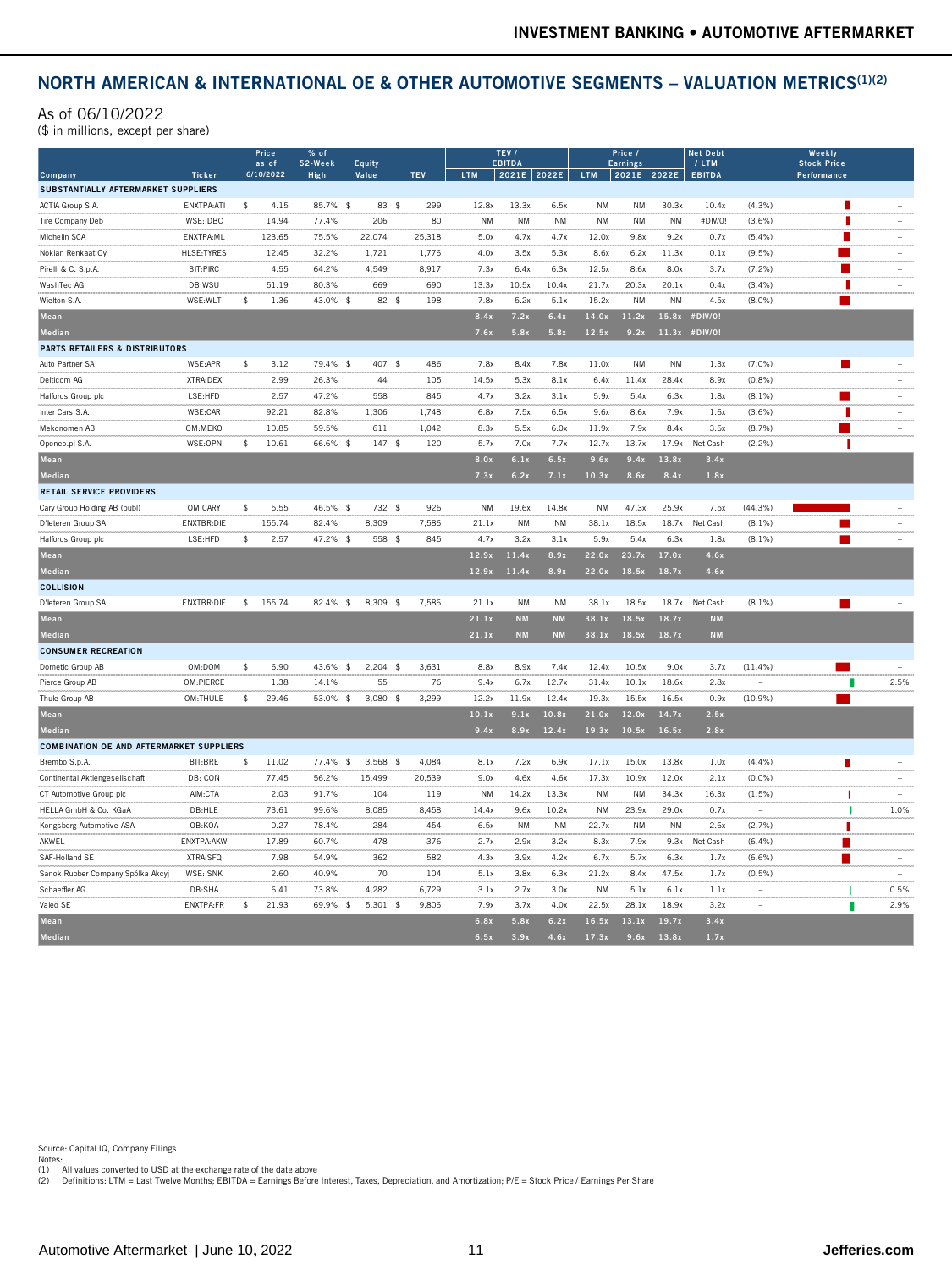#### As of 06/10/2022

| (\$ in millions, except per share)                                                                                                                                                                                                                                                                                             |                           |     |                    |                |                 |                 |                  |                        |               |               |                          |                |                        |                          |                                                                                          |                          |
|--------------------------------------------------------------------------------------------------------------------------------------------------------------------------------------------------------------------------------------------------------------------------------------------------------------------------------|---------------------------|-----|--------------------|----------------|-----------------|-----------------|------------------|------------------------|---------------|---------------|--------------------------|----------------|------------------------|--------------------------|------------------------------------------------------------------------------------------|--------------------------|
|                                                                                                                                                                                                                                                                                                                                |                           |     | Price              | % of           |                 |                 |                  | TEV /                  |               |               | Price /                  |                | Net Debi               |                          | Weekly                                                                                   |                          |
| Company                                                                                                                                                                                                                                                                                                                        | <b>Ticker</b>             |     | as of<br>6/10/2022 | 52-Week        | Equity<br>Value | TEV             | <b>LTM</b>       | <b>EBITDA</b><br>2021E | 2022E         | <b>LTM</b>    | <b>Earnings</b><br>2021E | 2022E          | / LTM<br><b>EBITDA</b> |                          | <b>Stock Price</b><br>Performance                                                        |                          |
| <b>OEMS</b>                                                                                                                                                                                                                                                                                                                    |                           |     |                    | High           |                 |                 |                  |                        |               |               |                          |                |                        |                          |                                                                                          |                          |
| B.M.W.                                                                                                                                                                                                                                                                                                                         | DB: BMW                   | \$  | 84.95              | 80.4%<br>\$    | 55,659<br>-S    | 152,930         | 7.6x             | 6.7x                   | 7.0x          | <b>NM</b>     | 4.3x                     | 4.2x           | 4.8x                   | $(5.0\%)$                | $\mathcal{L}(\mathcal{L})$ and $\mathcal{L}(\mathcal{L})$ and $\mathcal{L}(\mathcal{L})$ |                          |
| Mercedes-Benz Group AG                                                                                                                                                                                                                                                                                                         | XTRA: MBG                 |     | 68.30              | 70.8%          | 73.075          | 177,289         | 7.7x             | 7.1x                   | 7.0x          | 6.3x          | 4.7x                     | 5.8x           | 4.7x                   | (5.4%)                   | п                                                                                        |                          |
| Ford Motor Company                                                                                                                                                                                                                                                                                                             | NYSE:F                    |     | 12.75              | 49.3%          | 51,252          | 158,339         | 10.7x            | 11.8x                  | 9.8x          | 9.4x          | 6.9x                     | 6.6x           | 7.2x                   | (5.6%)                   |                                                                                          |                          |
| General Motors Company                                                                                                                                                                                                                                                                                                         | NYSE:GM                   |     | 35.01              | 52.1%          | 51,053          | 145,216         | 9.1x             | 6.1x                   | 5.8x          | 6.7x          | 5.1x                     | 5.0x           | 5.6x                   | (6.9%                    |                                                                                          | $\overline{\phantom{a}}$ |
| Honda Motor Co., Ltd.                                                                                                                                                                                                                                                                                                          | TSE:7267                  |     | 25.32              | 91.2%          | 43,317          | 76,923          | 6.3x             | 8.2x                   | 6.5x          | 8.6x          | NM                       | <b>NM</b>      | 2.8x                   |                          |                                                                                          | 0.3%                     |
| Hyundai Motor Company                                                                                                                                                                                                                                                                                                          | KOSE:A005380              |     | 143.96             | 74.1%          | 30,175          | 98,049          | 10.3x            | 10.2x                  | 9.9x          | 8.8x          | 7.3x                     | 7.0x           | 6.8x                   | (3.7%)                   |                                                                                          |                          |
| Stellantis N.V.                                                                                                                                                                                                                                                                                                                | BIT:STLA                  |     | 13.67              | 67.1%          | 42,833          | 25,657          | 1.2x             | 1.1x                   | 1.0x          | 3.7x          | 3.3x                     | 2.9x           | Net Cash               | (7.5%)                   |                                                                                          | $\overline{\phantom{a}}$ |
| Renault SA                                                                                                                                                                                                                                                                                                                     | ENXTPA: RNO               |     | 27.71              | 69.2%          | 7,531           | 49,321          | 10.1x            | 8.4x                   | 9.6x          | 6.0x          | 7.9x                     | 7.3x           | 9.1x                   | $\overline{\phantom{a}}$ |                                                                                          | 0.3%                     |
| Tesla, Inc.                                                                                                                                                                                                                                                                                                                    | NASDAQGS:TSLA             |     | 696.69             | 56.0%          | 721,778         | 712,111         | <b>NM</b>        | <b>NM</b>              | <b>NM</b>     | <b>NM</b>     | <b>NM</b>                | <b>NM</b>      | Net Cash               | $(1.0\%)$                | п                                                                                        |                          |
| Toyota Motor Corporation                                                                                                                                                                                                                                                                                                       | TSE:7203                  |     | 16.42              | 89.0%          | 225,527         | 384,196         | 9.7x             | 10.7x                  | 12.2x         | 11.2x         | <b>NM</b>                | <b>NM</b>      | 4.2x                   | (0.8%                    |                                                                                          |                          |
| Volkswagen AG                                                                                                                                                                                                                                                                                                                  | XTRA: VOW3                | \$  | 160.24             | 64.9% \$       | 96.390 \$       | 270,178         | 6.8              | 6.6x                   | 6.7x          | 4.6x          | 5.1x                     | 4.6x           | 4.6x                   | $(4.6\%)$                | ■                                                                                        | $\overline{\phantom{a}}$ |
| Mean                                                                                                                                                                                                                                                                                                                           |                           |     |                    |                |                 |                 | 8.0x             | 7.7x                   | 7.6x          | 7.2x          | 5.6x                     | 5.4x           | 5.6x                   |                          |                                                                                          |                          |
| Median                                                                                                                                                                                                                                                                                                                         |                           |     |                    |                |                 |                 | 8.4x             | 7.7x                   | 7.0x          | 6.7x          | 5.1x                     | 5.4x           | 4.8x                   |                          |                                                                                          |                          |
| <b>COMMERCIAL VEHICLES</b>                                                                                                                                                                                                                                                                                                     | NYSE:OSK                  | \$  | 90.82              | 70.2% \$       | 5,975 \$        |                 | <b>NM</b>        |                        |               | <b>NM</b>     |                          |                |                        | (3.8%)                   |                                                                                          |                          |
| Oshkosh Corporation<br>PACCAR Inc                                                                                                                                                                                                                                                                                              | NASDAQGS:PCAR             |     | 85.10              | 87.2%          | 29,588          | 5,625<br>35,856 | 12.7x            | 8.8x<br>16.8x          | 9.1x<br>12.3x | 18.6x         | 17.5x<br>16.4x           | 16.7x<br>11.8x | Net Cash<br>2.2x       | $(3.6\%)$                |                                                                                          |                          |
| REV Group, Inc.                                                                                                                                                                                                                                                                                                                | NYSE:REVG                 |     | 10.50              | 57.2%          | 640             | 901             | 10.6x            | 6.6x                   | 8.0x          | 33.2x         | 9.2x                     | 12.0x          | 2.8x                   | (12.9%)                  |                                                                                          |                          |
| The Shyft Group, Inc.                                                                                                                                                                                                                                                                                                          | NASDAQGS:SHYF             |     | 21.43              | 39.3%          | 751             | 849             | 11.2x            | 7.9x                   | 13.4x         | 19.5x         | 10.8x                    | 19.4x          | 0.5x                   | $(8.3\%)$                |                                                                                          |                          |
| Wabash National Corporation                                                                                                                                                                                                                                                                                                    | NYSE:WNC                  |     | 15.61              | 72.2%          | 765             | 1,189           | 13.4x            | 10.3x                  | 6.0x          | <b>NM</b>     | 25.6x                    | 8.2x           | 4.6x                   | $(3.8\%)$                |                                                                                          |                          |
| Workhorse Group Inc                                                                                                                                                                                                                                                                                                            | NASDAQCM:WKHS             | -\$ | 2.79               | 15.5% \$       | 456 \$          | 322             | <b>NM</b>        | <b>NM</b>              | <b>NM</b>     | <b>NM</b>     | <b>NM</b>                | <b>NM</b>      | <b>NM</b>              | (5.4%)                   | П                                                                                        |                          |
| Mean                                                                                                                                                                                                                                                                                                                           |                           |     |                    |                |                 |                 | 12.0x            | 10.1x                  | 9.8x          | 23.8x         | 15.9x                    | 13.6x          | 2.6x                   |                          |                                                                                          |                          |
| Median                                                                                                                                                                                                                                                                                                                         |                           |     |                    |                |                 |                 | 12.0x            | 8.8x                   | 9.1x          | 19.5x         | 16.4x                    | 12.0x          | 2.5x                   |                          |                                                                                          |                          |
| <b>RENTAL / LEASE</b>                                                                                                                                                                                                                                                                                                          |                           |     |                    |                |                 |                 |                  |                        |               |               |                          |                |                        |                          |                                                                                          |                          |
| ALD S.A                                                                                                                                                                                                                                                                                                                        | ENXTPA:ALD                | \$  | 13.28              | 86.4%<br>-\$   | 5,353 \$        | 24,434          | 16.8x            | 19.5x                  | 19.0x         | 6.1x          | 5.8x                     | 5.6x           | 13.9x                  | (5.8%)                   | п                                                                                        | $\overline{\phantom{a}}$ |
| Autohellas S.A.                                                                                                                                                                                                                                                                                                                | ATSE:OTOEL                |     | 9.44               | 85.8%          | 454             | 825             | 4.4x             | <b>NM</b>              | <b>NM</b>     | 10.5x         | <b>NM</b>                | <b>NM</b>      | 2.1x                   |                          |                                                                                          | 0.5%                     |
| Avis Budget Group, Inc.                                                                                                                                                                                                                                                                                                        | NASDAQGS:CAR              |     | 168.06             | 30.8%          | 8,115           | 26,841          | 8.0x             | 11.7x                  | 8.9x          | 6.1x          | 7.6x                     | 4.4x           | 4.8x                   | (12.2%)                  |                                                                                          |                          |
| Europcar Mobility Group S.A.                                                                                                                                                                                                                                                                                                   | ENXTPA: EUCAR             |     | 0.53               | 96.6%          | 2,673           | 6,217           | 17.1x            | 24.7x                  | 18.2x         | 46.3x         | <b>NM</b>                | 24.7x          | 10.3x                  | (1.8%                    |                                                                                          |                          |
| Hertz Global Holdings, Inc.                                                                                                                                                                                                                                                                                                    | NasdaqGS:HTZ              |     | 17.45              | 37.9%          | 7,191           | 19,254          | 7.1x             | 9.2x                   | 8.7x          | 6.6x          | 4.3x                     | 4.8x           | 3.9x                   | (12.6%)                  |                                                                                          |                          |
| Allane SE                                                                                                                                                                                                                                                                                                                      | XTRA: LNSX                |     | 15.57              | 82.7%          | 321             | 1,150           | NM               | 5.5x                   | 5.7x          | 41.8x         | NM                       | 43.5x          | NM                     | (1.8%)                   |                                                                                          |                          |
| Sixt SE                                                                                                                                                                                                                                                                                                                        | DB:SIX2                   | \$  | 129.64             | 72.3%<br>-\$   | $5,209$ \$      | 6,616           | 9.9x             | 6.5x                   | 6.5x          | <b>NM</b>     | 16.6x                    | 17.2x          | 2.2x                   | (6.2%)                   |                                                                                          | $\overline{\phantom{a}}$ |
| Mean                                                                                                                                                                                                                                                                                                                           |                           |     |                    |                |                 |                 | 10.6x            | 12.9x                  | 11.2x         | 19.5x         | 8.6x                     | 16.7x          | 6.2x                   |                          |                                                                                          |                          |
| Median                                                                                                                                                                                                                                                                                                                         |                           |     |                    |                |                 |                 | 9.0x             | 10.5x                  | 8.8x          | 8.5x          | 6.7x                     | 11.4x          | 4.4x                   |                          |                                                                                          |                          |
| <b>RECREATIONAL VEHICLES</b>                                                                                                                                                                                                                                                                                                   |                           |     |                    |                |                 |                 |                  |                        |               |               |                          |                |                        |                          |                                                                                          |                          |
| <b>LCI</b> Industries                                                                                                                                                                                                                                                                                                          | NYSE:LCII                 | \$  | 113.88             | 69.7%<br>-\$   | $2,894$ \$      | 4,335           | 6.3x             | 9.6x                   | 5.9x          | 8.4x          | 10.5x                    | 6.2x           | 1.8x                   | (1.3%)                   | п                                                                                        |                          |
| Patrick Industries, Inc.                                                                                                                                                                                                                                                                                                       | NASDAQGS:PATK<br>NYSE:WGO |     | 57.03<br>46.90     | 64.2%<br>58.4% | 1,312<br>1,537  | 2,919<br>1,982  | 5.2x<br>3.6x     | 6.8x<br>4.2x           | 4.9x<br>3.6x  | 5.4x<br>5.6x  | 6.3x<br>5.1x             | 4.4x<br>4.2x   | 2.6x<br>0.7x           | (3.1%<br>(2.3% )         | г                                                                                        |                          |
| Winnebago Industries, Inc.<br>Thor Industries, Inc.                                                                                                                                                                                                                                                                            | NYSE:THO                  | \$  | 71.93              | 55.8% \$       | $3,922$ \$      | 5.647           | 3.2x             | 4.0x                   | 4.1x          | 4.5x          | 4.8x                     | 4.9x           | 0.9x                   | (3.2%)                   | п                                                                                        | $\overline{\phantom{a}}$ |
| Mean                                                                                                                                                                                                                                                                                                                           |                           |     |                    |                |                 |                 | 4.6x             | 6.1x                   | 4.6x          | 6.0x          | 6.7x                     | 4.9x           | 1.5x                   |                          |                                                                                          |                          |
| Median                                                                                                                                                                                                                                                                                                                         |                           |     |                    |                |                 |                 | 4.4x             | 5.5x                   | 4.5x          | 5.5x          | 5.7x                     | 4.6x           | 1.4x                   |                          |                                                                                          |                          |
| <b>NORTH AMERICAN - DEALERS</b>                                                                                                                                                                                                                                                                                                |                           |     |                    |                |                 |                 |                  |                        |               |               |                          |                |                        |                          |                                                                                          |                          |
| America's Car-Mart, Inc.                                                                                                                                                                                                                                                                                                       | NASDAQGS:CRMT             | \$  | 101.03             | 61.0% \$       | 644 \$          | 1,078           | 8.0x             | 7.0x                   | 8.6x          | 8.7x          | 6.4x                     | 8.3x           | 3.2x                   | (5.8%)                   |                                                                                          | $\overline{a}$           |
| As bury Automotive Group, Inc.                                                                                                                                                                                                                                                                                                 | NYSE:ABG                  |     | 183.14             | 79.3%          | 4,053           | 7,956           | 7.8x             | 10.0x                  | 6.2x          | 7.2x          | 7.0x                     | 5.2x           | 3.5x                   | J.                       |                                                                                          | 0.2%                     |
|                                                                                                                                                                                                                                                                                                                                | TSX: ACQ                  |     | 19.78              | 42.7%          | 519             | 1,905           | 9.2x             | 10.4x                  | 8.6x          | 5.4x          | 6.4x                     | 5.9x           | 6.7x                   | (6.9%                    |                                                                                          |                          |
|                                                                                                                                                                                                                                                                                                                                |                           |     | 120.12             | 90.0%          | 7,006           | 11,603          | 5.1x             | 5.7x                   | 5.2x          | 6.8x          | 6.9x                     | 5.1x           | 1.9x                   | (0.9%                    |                                                                                          |                          |
|                                                                                                                                                                                                                                                                                                                                | NYSE: AN                  |     |                    |                | 15,381          | 34,709          |                  |                        | 23.2x         | 17.0x         | 13.6x                    | 17.3x          | 10.4x                  | (0.3%                    |                                                                                          |                          |
|                                                                                                                                                                                                                                                                                                                                | NYSE:KMX                  |     | 96.03              | 61.6%          |                 |                 | 19.2x            | 18.2x                  |               |               |                          |                |                        |                          |                                                                                          |                          |
|                                                                                                                                                                                                                                                                                                                                | NYSE:CARS                 |     | 9.31               | 48.8%          | 647             | 1,127           | 7.7x             | 6.0x                   | 6.2x          | <b>NM</b>     | 5.4x                     | 4.5x           | 3.3x                   | $(10.0\%)$               |                                                                                          |                          |
|                                                                                                                                                                                                                                                                                                                                | NYSE:CVNA                 |     | 22.01              | 5.8%           | 2,327           | 8,389           | <b>NM</b>        | NM                     | <b>NM</b>     | <b>NM</b>     | <b>NM</b>                | <b>NM</b>      | <b>NM</b>              | $(17.0\%)$               |                                                                                          |                          |
|                                                                                                                                                                                                                                                                                                                                | NYSE:GPI                  |     | 180.40             | 85.0%          | 2,900           | 5,849           | 5.3x             | 6.1x                   | 5.5x          | 5.3x          | 5.2x                     | 4.3x           | 2.4x                   | (0.4%                    |                                                                                          |                          |
|                                                                                                                                                                                                                                                                                                                                | NYSE:LAD                  |     | 293.80             | 75.8%          | 8,501           | 13,804          | 6.5x             | 7.8x                   | 6.4x          | 7.5x          | 7.6x                     | 6.3x           | 2.3x                   | (1.4% )                  |                                                                                          |                          |
|                                                                                                                                                                                                                                                                                                                                | NYSE:PAG                  |     | 115.52             | 93.5%          | 8.767           | 15.139          | 9.1x             | 8.4x                   | 7.5x          | 7.8x          | 7.7x                     | 6.7x           | 2.3x                   | (1.4% )                  |                                                                                          |                          |
|                                                                                                                                                                                                                                                                                                                                | NASDAQGS:RUSH.B           |     | 51.02              | 88.0%          | 2,831           | 3.841           | 7.2x             | 9.4x                   | 7.3x          | 12.2x         | <b>NM</b>                | <b>NM</b>      | 1.8x                   | $(0.1\%)$                |                                                                                          |                          |
|                                                                                                                                                                                                                                                                                                                                | NYSE:SAH                  |     | 42.50              | 73.3%          | 1.681           | 4.442           | 6.3 <sub>2</sub> | 7.4                    | 5.6x          | 5.2           | 5.5 <sub>2</sub>         | 4.1x           | 3.5x                   | (6.2%                    |                                                                                          |                          |
|                                                                                                                                                                                                                                                                                                                                |                           |     |                    |                |                 |                 | 8.3x             | 8.8x                   | 8.2x          | 8.3x          | 7.2x                     | 6.8x           | 3.8x                   |                          |                                                                                          |                          |
|                                                                                                                                                                                                                                                                                                                                |                           |     |                    |                |                 |                 | 7.7x             | 7.8x                   | 6.4x          | 7.3x          | 6.6x                     | 5.5x           | 3.2x                   |                          |                                                                                          |                          |
|                                                                                                                                                                                                                                                                                                                                |                           |     |                    |                |                 |                 |                  |                        |               |               |                          |                |                        |                          |                                                                                          |                          |
|                                                                                                                                                                                                                                                                                                                                | LSE:AUTO                  | \$  | 6.81               | 73.5% \$       | $6,418$ \$      | 6,366           | 15.9x            | 17.6x                  | 15.8x         | 26.3x         | 23.0x                    | 20.6x          | Net Cash               | (7.2%)                   |                                                                                          | $\overline{a}$           |
|                                                                                                                                                                                                                                                                                                                                | OM:BILI A                 |     | 15.04              | 67.0%          | 1,392           | 1,818           | 5.7x             | <b>NM</b>              | <b>NM</b>     | 10.3x         | <b>NM</b>                | <b>NM</b>      | 1.4x                   | $(3.1\%)$                | п                                                                                        | $\overline{\phantom{a}}$ |
|                                                                                                                                                                                                                                                                                                                                | WSE:BAH                   |     | 0.14               | 64.4%          | 6               | 11              | 2.6x             | <b>NM</b>              | <b>NM</b>     | 3.6x          | <b>NM</b>                | <b>NM</b>      | 1.4x                   | $\overline{\phantom{a}}$ |                                                                                          | 1.1%                     |
|                                                                                                                                                                                                                                                                                                                                | LSE: INCH                 |     | 8.49               | 73.3%          | 3,194           | 4,201           | 11.9x            | 7.9x                   | 7.7x          | 21.0x         | 11.4x                    | 11.9x          | 3.1x                   | (6.8%)                   | m.                                                                                       | $\overline{\phantom{a}}$ |
| AutoCanada Inc<br>AutoNation, Inc<br>CarMax, Inc.<br>Lithia Motors, Inc.<br>Penske Automotive Group, Inc.<br>Mean<br>Median<br>Auto Trader Group plc<br>Kamux Oyj                                                                                                                                                              | HLSE:KAMUX                |     | 8.91               | 46.9%          | 356             | 446             | 13.3x            | 9.3x                   | <b>NM</b>     | 18.8x         | 12.1x                    | 13.7x          | 2.8x                   | (6.6%)                   |                                                                                          | $\overline{\phantom{a}}$ |
| Lookers plc                                                                                                                                                                                                                                                                                                                    | LSE:LOOK                  |     | 1.00               | 79.4%          | 391             | 995             | 4.9x             | 4.5x                   | 6.4x          | 5.0x          | 4.2x                     | 7.4x           | 3.3x                   | $\overline{\phantom{a}}$ |                                                                                          | 9.9%                     |
|                                                                                                                                                                                                                                                                                                                                | LSE:PDG                   |     | 0.29               | 81.0%          | 403             | 1,256           | 5.5x             | 5.3x                   | 7.1x          | 5.8x          | 4.6x                     | 7.6x           | 4.1x                   | (2.3% )                  |                                                                                          |                          |
|                                                                                                                                                                                                                                                                                                                                | ASX:PWR                   |     | 1.76               | 67.0%          | 302             | 460             | 6.9x             | 6.4x                   | 5.5x          | 8.4x          | 9.1x                     | 7.8x           | Net Cash               | (35.4%                   |                                                                                          |                          |
|                                                                                                                                                                                                                                                                                                                                | ENXTAM:PBH                |     | 3.35               | 17.4%          | 19              | 38              | 2.6x             | 1.2x                   | 1.2x          | 19.6x         | 1.9x                     | 2.0x           | 1.4x                   | $(3.0\%)$                |                                                                                          |                          |
| Cars.com Inc<br>Carvana Co.<br>Group 1 Automotive, Inc.<br>Rush Enterprises, Inc.<br>Sonic Automotive, Inc<br><b>INTERNATIONAL - DEALERS</b><br>Bilia AB (publ)<br>British Automotive Holding S.A.<br>Inchcape plc<br>Pendragon PLC<br>Peter Warren Automotive Holdings Limited<br>PB Holding N.V.<br>Vertu Motors plc<br>Mean | AIM:VTU                   | \$  | 0.70               | 74.5% \$       | $240$ \$        | 330             | 2.5x<br>7.2x     | 2.8x<br>6.9x           | 4.0x<br>6.8x  | 3.8x<br>12.3x | 3.9x<br>8.8x             | 5.6x<br>9.6x   | 0.7x<br>2.3x           | (5.8%)                   | ■                                                                                        |                          |

Source: Capital IQ, Company Filings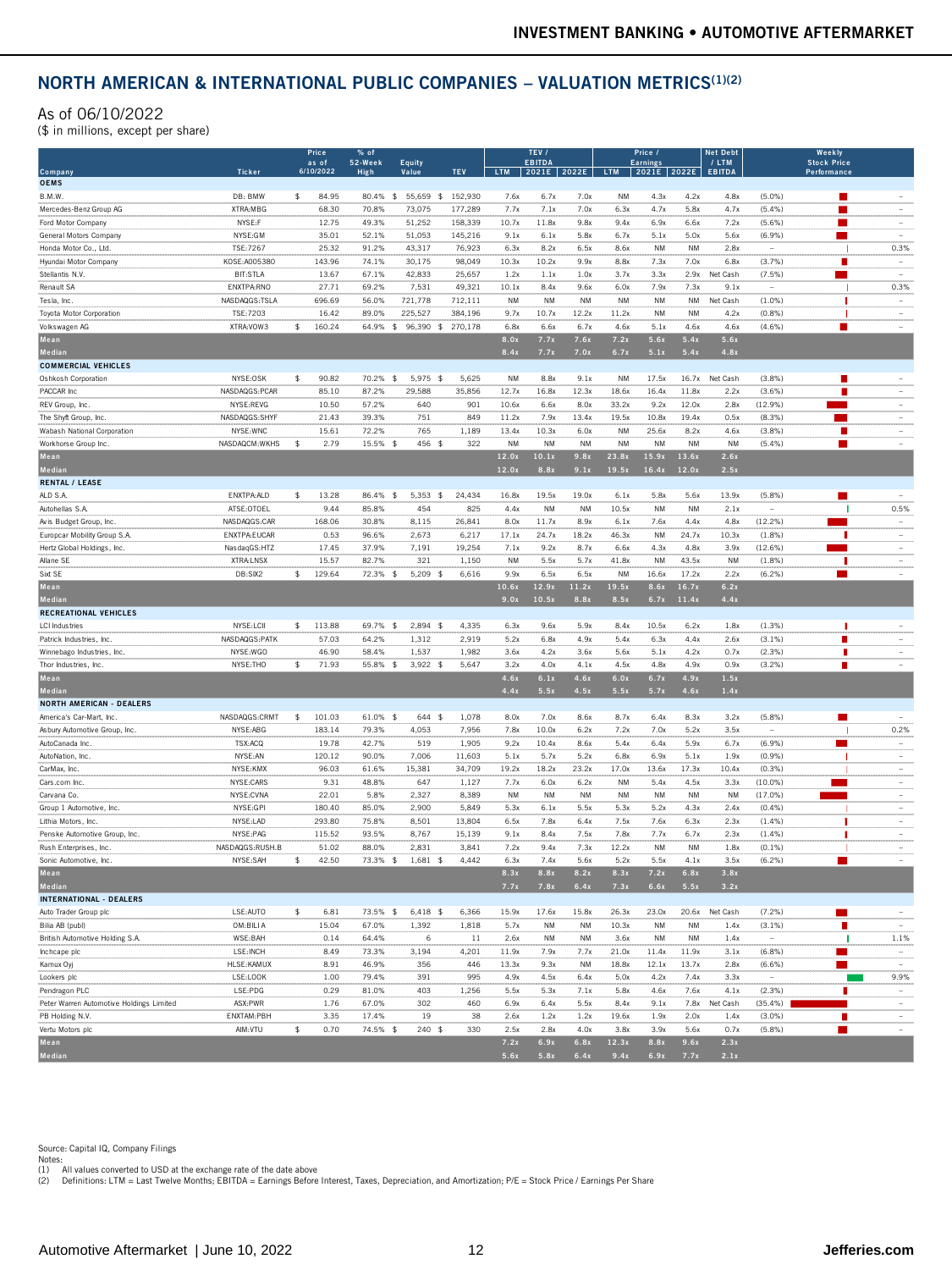#### As of 06/10/2022

| (\$ in millions, except per share)       |                    |                 |                 |                   |           |                        |           |           |                                 |                    |                        |                          |                                   |                          |
|------------------------------------------|--------------------|-----------------|-----------------|-------------------|-----------|------------------------|-----------|-----------|---------------------------------|--------------------|------------------------|--------------------------|-----------------------------------|--------------------------|
|                                          | Price              | % of            |                 |                   |           | TEV /                  |           |           | Price /                         |                    | <b>Net Debt</b>        |                          | Weekly                            |                          |
| Company                                  | as of<br>6/10/2022 | 52-Week<br>High | Equity<br>Value | <b>TEV</b>        | LTM       | <b>EBITDA</b><br>2021E | 2022E     | LTM       | <b>Earnings</b><br> 2021E 2022E |                    | / LTM<br><b>EBITDA</b> |                          | <b>Stock Price</b><br>Performance |                          |
| <b>NORTH AMERICAN</b>                    |                    |                 |                 |                   |           |                        |           |           |                                 |                    |                        |                          |                                   |                          |
| America's Car-Mart, Inc.                 | \$<br>101.03       | 61.0% \$        | 644 \$          | 1,078             | 8.0x      | 7.0x                   | 8.6x      | 8.7x      | 6.4x                            | 8.3x               | 3.2x                   | (5.8%)                   | п                                 | $\sim$                   |
| As bury Automotive Group, Inc.           | 183.14             | 79.3%           | 4,053           | 7,956             | 7.8x      | 10.0x                  | 6.2x      | 7.2x      | 7.0x                            | 5.2x               | 3.5x                   |                          |                                   | 0.2%                     |
| AutoCanada Inc.                          | 19.78              | 42.7%           | 519             | 1.905             | 9.2x      | 10.4x                  | 8.6x      | 5.4x      | 6.4x                            | 5.9x               | 6.7x                   | (6.9%                    | a.                                | $\sim$                   |
| AutoNation, Inc.                         | 120.12             | 90.0%           | 7,006           | 11.603            | 5.1x      | 5.7x                   | 5.2x      | 6.8x      | 6.9x                            | 5.1x               | 1.9x                   | (0.9%                    |                                   |                          |
| Avis Budget Group, Inc.                  | 168.06             | 30.8%           | 8.115           | 26,841            | 8.0x      | 11.7x                  | 8.9x      | 6.1x      | 7.6x                            | 4.4x               | 4.8x                   | $(12.2\%)$               |                                   |                          |
| CarMax, Inc.                             | 96.03              | 61.6%           | 15.381          | 34.709            | 19.2x     | 18.2x                  | 23.2x     | 17.0x     | 13.6x                           | 17.3x              | 10.4x                  | (0.3%                    |                                   | $\sim$                   |
| Cars.com Inc                             | 9.31               | 48.8%           | 647             | 1,127             | 7.7x      | 6.0x                   | 6.2x      | <b>NM</b> | 5.4x                            | 4.5x               | 3.3x                   | $(10.0\%)$               | <b>Contract</b>                   | $\sim$                   |
| Carvana Co.                              | 22.01              | 5.8%            | 2,327           | 8,389             | <b>NM</b> | <b>NM</b>              | NM        | <b>NM</b> | <b>NM</b>                       | <b>NM</b>          | <b>NM</b>              | $(17.0\%)$               |                                   |                          |
| Ford Motor Company                       | 12.75              | 49.3%           | 51,252          | 158.339           | 10.7x     | 11.8x                  | 9.8x      | 9.4x      | 6.9x                            | 6.6x               | 7.2x                   | $(5.6\%)$                |                                   | $\sim$                   |
| General Motors Company                   | 35.01              | 52.1%           | 51,053          | 145,216           | 9.1x      | 6.1x                   | 5.8x      | 6.7x      | 5.1x                            | 5.0x               | 5.6x                   | (6.9%                    | π                                 | ÷.                       |
| Group 1 Automotive, Inc.                 | 180.40             | 85.0%           | 2,900           | 5.849             | 5.3x      | 6.1x                   | 5.5x      | 5.3x      | 5.2x                            | 4.3x               | 2.4x                   | (0.4% )                  |                                   |                          |
| Hertz Global Holdings, Inc.              | 17.45              | 37.9%           | 7,191           | 19,254            | 7.1x      | 9.2x                   | 8.7x      | 6.6x      | 4.3x                            | 4.8x               | 3.9x                   | (12.6%)                  |                                   |                          |
| <b>LCI</b> Industries                    | 113.88             | 69.7%           | 2,894           | 4,335             | 6.3x      | 9.6x                   | 5.9x      | 8.4x      | 10.5x                           | 6.2x               | 1.8x                   | (1.3%)                   | 1                                 |                          |
| Lithia Motors, Inc.                      | 293.80             | 75.8%           | 8.501           | 13.804            | 6.5x      | 7.8x                   | 6.4x      | 7.5x      | 7.6x                            | 6.3x               | 2.3x                   | $(1.4\%)$                | п                                 |                          |
| Oshkosh Corporation                      | 90.82              | 70.2%           | 5,975           | 5,625             | <b>NM</b> | 8.8x                   | 9.1x      | <b>NM</b> | 17.5x                           | 16.7x              | Net Cash               | (3.8%)                   |                                   |                          |
| PACCAR Inc                               | 85.10              | 87.2%           | 29,588          | 35,856            | 12.7x     | 16.8x                  | 12.3x     | 18.6x     | 16.4x                           | 11.8x              | 2.2x                   | (3.6%)                   |                                   |                          |
| Patrick Industries, Inc.                 | 57.03              | 64.2%           | 1,312           | 2,919             | 5.2x      | 6.8x                   | 4.9x      | 5.4x      | 6.3x                            | 4.4x               | 2.6x                   | (3.1% )                  | П                                 | $\overline{\phantom{a}}$ |
| Penske Automotive Group, Inc.            | 115.52             | 93.5%           | 8,767           | 15,139            | 9.1x      | 8.4x                   | 7.5x      | 7.8x      | 7.7x                            | 6.7x               | 2.3x                   | $(1.4\%)$                | п                                 | $\sim$                   |
| REV Group, Inc.                          | 10.50              | 57.2%           | 640             | 901               | 10.6x     | 6.6x                   | 8.0x      | 33.2x     | 9.2x                            | 12.0x              | 2.8x                   | (12.9%                   |                                   | ÷                        |
| Rush Enterprises, Inc.                   | 46.61              | 80.3%           | 2,692           | 3,341             | 7.6x      | 8.2x                   | 7.5x      | 15.1x     | <b>NM</b>                       | <b>NM</b>          | 1.3x                   | $\overline{\phantom{a}}$ | г                                 | 3.8%                     |
| Sonic Automotive, Inc.                   | 42.50              | 73.3%           | 1,681           | 4,442             | 6.3x      | 7.4x                   | 5.6x      | 5.2x      | 5.5x                            | 4.1x               | 3.5x                   | (6.2%)                   | m.                                | ÷                        |
| Tesla, Inc.                              | 696.69             | 56.0%           | 721,778         | 712,111           | <b>NM</b> | <b>NM</b>              | <b>NM</b> | <b>NM</b> | <b>NM</b>                       | <b>NM</b>          | Net Cash               | $(1.0\%)$                |                                   | $\overline{\phantom{a}}$ |
| The Shyft Group, Inc.                    | 21.43              | 39.3%           | 751             | 849               | 11.2x     | 7.9x                   | 13.4x     | 19.5x     | 10.8x                           | 19.4x              | 0.5x                   | (8.3%)                   |                                   |                          |
| Thor Industries, Inc.                    | 71.93              | 55.8%           | 3,922           | 5,647             | 3.2x      | 4.0x                   | 4.1x      | 4.5x      | 4.8x                            | 4.9x               | 0.9x                   | (3.2%)                   | п                                 | $\sim$                   |
| Wabash National Corporation              | 15.61              | 72.2%           | 765             | 1,189             | 13.4x     | 10.3x                  | 6.0x      | <b>NM</b> | 25.6x                           | 8.2x               | 4.6x                   | (3.8%)                   |                                   | $\overline{\phantom{a}}$ |
| Winnebago Industries, Inc.               | 46.90              | 58.4%           | 1.537           | 1.982             | 3.6x      | 4.2x                   | 3.6x      | 5.6x      | 5.1x                            | 4.2x               | 0.7x                   | (2.3%                    | п                                 | ÷.                       |
| Workhorse Group Inc.                     | \$<br>2.79         | 15.5% \$        | 456 \$          | 322               | <b>NM</b> | <b>NM</b>              | NM        | <b>NM</b> | <b>NM</b>                       | <b>NM</b>          | <b>NM</b>              | (5.4%                    | ■                                 | $\sim$                   |
| Mean                                     |                    |                 |                 |                   | 8.4x      | 8.7x                   | 8.0x      | 10.0x     | 8.8x                            | 7.7x               | 3.4x                   |                          |                                   |                          |
| Median                                   |                    |                 |                 |                   | 7.8x      | 8.0x                   | 7.0x      | 7.2x      | 6.9x                            | 5.9x               | 2.8x                   |                          |                                   |                          |
| <b>INTERNATIONAL</b>                     |                    |                 |                 |                   |           |                        |           |           |                                 |                    |                        |                          |                                   |                          |
| ALD S.A.                                 | \$<br>13.28        | 86.4% \$        | $5.353$ \$      | 24.434            | 16.8x     | 19.5x                  | 19.0x     | 6.1x      | 5.8x                            | 5.6x               | 13.9x                  | (5.8%                    |                                   |                          |
| Auto Trader Group plc                    | 6.81               | 73.5%           | 6,418           | 6,366             | 15.9x     | 17.6x                  | 15.8x     | 26.3x     | 23.0x                           | 20.6x              | Net Cash               | (7.2%)                   |                                   | $\overline{a}$           |
| Autobellas S.A.                          | 9.44               | 85.8%           | 454             | 825               | 4.4x      | <b>NM</b>              | <b>NM</b> | 10.5x     | <b>NM</b>                       | <b>NM</b>          | 2.1x                   |                          |                                   | 0.5%                     |
| B.M.W.                                   | 84.95              | 80.4%           | 55,659          | 152,930           | 7.6x      | 6.7x                   | 7.0x      | <b>NM</b> | 4.3x                            | 4.2x               | 4.8x                   | (5.0%                    | π                                 |                          |
|                                          |                    |                 |                 |                   |           |                        |           |           |                                 |                    |                        |                          | п                                 | ÷,                       |
| Bilia AB (publ)                          | 15.04              | 67.0%           | 1.392           | 1.818             | 5.7x      | <b>NM</b>              | <b>NM</b> | 10.3x     | <b>NM</b>                       | <b>NM</b>          | 1.4x                   | $(3.1\%)$                | п                                 |                          |
| British Automotive Holding S.A.          | 0.14               | 64.4%           | 6               | 11                | 2.6x      | <b>NM</b>              | <b>NM</b> | 3.6x      | <b>NM</b>                       | <b>NM</b>          | 1.4x                   |                          | п                                 | 1.1%                     |
| Europcar Mobility Group S.A              | 0.53               | 96.6%           | 2,673           | 6,217             | 17.1x     | 24.7x                  | 18.2x     | 46.3x     | <b>NM</b>                       | 24.7x<br><b>NM</b> | 10.3x                  | (1.8%)                   |                                   | $\sim$                   |
| Honda Motor Co., Ltd.                    | 25.32              | 91.2%           | 43,317          | 76,923            | 6.3x      | 8.2x                   | 6.5x      | 8.6x      | <b>NM</b>                       |                    | 2.8x                   |                          | П                                 | 0.3%<br>$\sim$           |
| Hyundai Motor Company                    | 143.96             | 74.1%           | 30,175          | 98,049            | 10.3x     | 10.2x                  | 9.9x      | 8.8x      | 7.3x                            | 7.0x               | 6.8x                   | (3.7%)                   | $\mathcal{L}_{\mathcal{A}}$       | $\sim$                   |
| Inchcape plc                             | 8.49               | 73.3%           | 3,194           | 4,201             | 11.9x     | 7.9x                   | 7.7x      | 21.0x     | 11.4x                           | 11.9x              | 3.1x                   | (6.8%)                   |                                   |                          |
| Kamux Oyj                                | 8.91               | 46.9%           | 356             | 446               | 13.3x     | 9.3x                   | <b>NM</b> | 18.8x     | 12.1x                           | 13.7x              | 2.8x                   | (6.6%                    |                                   |                          |
| Lookers plc                              | 1.00               | 79.4%           | 391             | 995               | 4.9x      | 4.5x                   | 6.4x      | 5.0x      | 4.2x                            | 7.4x               | 3.3x                   | $\sim$                   |                                   | 9.9%                     |
| Mercedes-Benz Group AG                   | 68.30              | 70.8%           | 73,075          | 177,289           | 7.7x      | 7.1x                   | 7.0x      | 6.3x      | 4.7x                            | 5.8x               | 4.7x                   | (5.4%)                   | L.<br>п                           |                          |
| Pendragon PLC                            | 0.29               | 81.0%           | 403             | 1,256             | 5.5x      | 5.3x                   | 7.1x      | 5.8x      | 4.6x                            | 7.6x               | 4.1x                   | (2.3% )                  |                                   | $\sim$                   |
| Peter Warren Automotive Holdings Limited | 2.02               | 73.2%           | 347             | 460               | 7.7x      | 6.4x                   | 5.9x      | 6.0x      | 10.5x                           | 9.7x               | Net Cash               | (25.8%)                  |                                   | $\sim$                   |
| Renault SA                               | 27.71              | 69.2%           | 7,531           | 49,321            | 10.1x     | 8.4x                   | 9.6x      | 6.0x      | 7.9x                            | 7.3x               | 9.1x                   |                          |                                   | 0.3%                     |
| Allane SE                                | 15.57              | 82.7%           | 321             | 1.150             | <b>NM</b> | 5.5x                   | 5.7x      | 41.8x     | <b>NM</b>                       | 43.5x              | <b>NM</b>              | (1.8%)                   | п                                 | $\sim$                   |
| Sixt SE                                  | 129.64             | 72.3%           | 5,209           | 6.616             | 9.9x      | 6.5x                   | 6.5x      | <b>NM</b> | 16.6x                           | 17.2x              | 2.2x                   | (6.2%                    | L.                                | $\sim$                   |
| Stellantis N.V.                          | 13.67              | 67.1%           | 42,833          | 25,657            | 1.2x      | 1.1x                   | 1.0x      | 3.7x      | 3.3x                            | 2.9x               | Net Cash               | (7.5%)                   |                                   | $\overline{\phantom{a}}$ |
| PB Holding N.V.                          | 3.35               | 17.4%           | 19              | 38                | 2.6x      | 1.2x                   | 1.2x      | 19.6x     | 1.9x                            | 2.0x               | 1.4x                   | $(3.0\%)$                | п                                 | $\overline{\phantom{a}}$ |
| <b>Toyota Motor Corporation</b>          | 16.42              | 89.0%           | 225.527         | 384.196           | 9.7x      | 10.7x                  | 12.2x     | 11.2x     | <b>NM</b>                       | <b>NM</b>          | 4.2x                   | (0.8%                    |                                   | $\sim$                   |
| Vertu Motors plc                         | 0.70               | 74.5%           | 240             | 330               | 2.5x      | 2.8x                   | 4.0x      | 3.8x      | 3.9x                            | 5.6x               | 0.7x                   | (5.8%)                   | п                                 | $\overline{\phantom{a}}$ |
| Volkswagen AG                            | \$<br>160.24       | 64.9% \$        |                 | 96,390 \$ 270,178 | 6.8x      | 6.6x                   | 6.7x      | 4.6x      | 5.1x                            | 4.6x               | 4.6x                   | (4.6%                    | г                                 |                          |
| Mean                                     |                    |                 |                 |                   | 8.2x      | 8.5x                   | 8.3x      | 13.0x     | 7.9x                            | 11.2x              | 4.4x                   |                          |                                   |                          |
| Median                                   |                    |                 |                 |                   | 7.7x      | 6.9x                   |           |           |                                 |                    |                        |                          |                                   |                          |

Source: Capital IQ, Company Filings